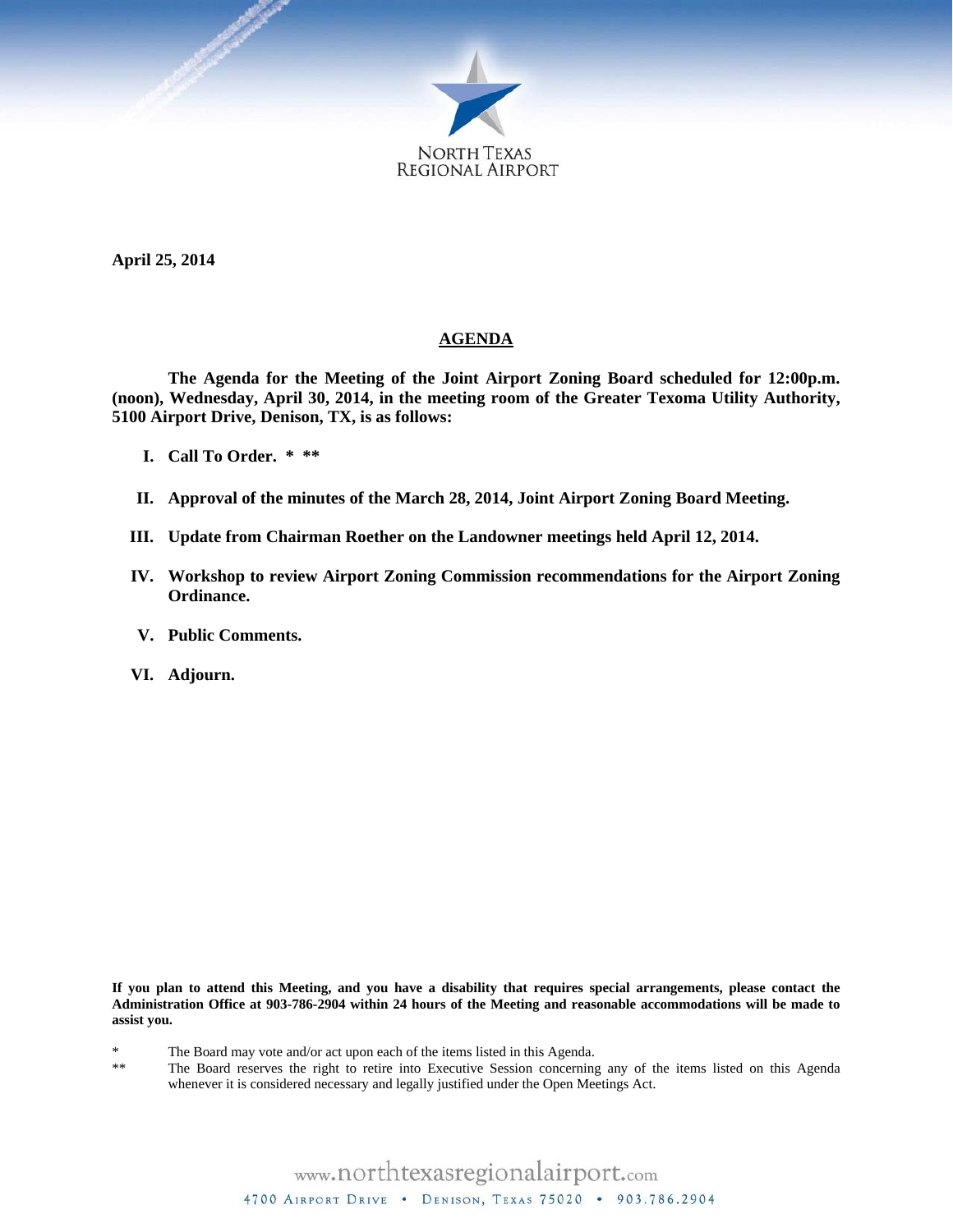## **JOINT AIRPORT ZONING BOARD**

## **ITEM NUMBER: Two MEETING DATE: 04-30-14**

| <b>ITEM TITLE:</b>     | Approval of the minutes of the March 28, 2014, Joint Airport<br>Zoning Board meeting |
|------------------------|--------------------------------------------------------------------------------------|
| <b>SUBMITTED BY:</b>   | Terry Morrow, Administrative Asst.                                                   |
| <b>DATE SUBMITTED:</b> | April 23, 2014                                                                       |

## **SUMMARY:**

Minutes of the March 28, 2014, Joint Airport Zoning Board Meeting as transcribed from recorded tape.

**ATTACHMENTS (LIST)**  Minutes

## **ALTERNATIVES/RECOMMENDATIONS:**

Approve minutes with changes if any.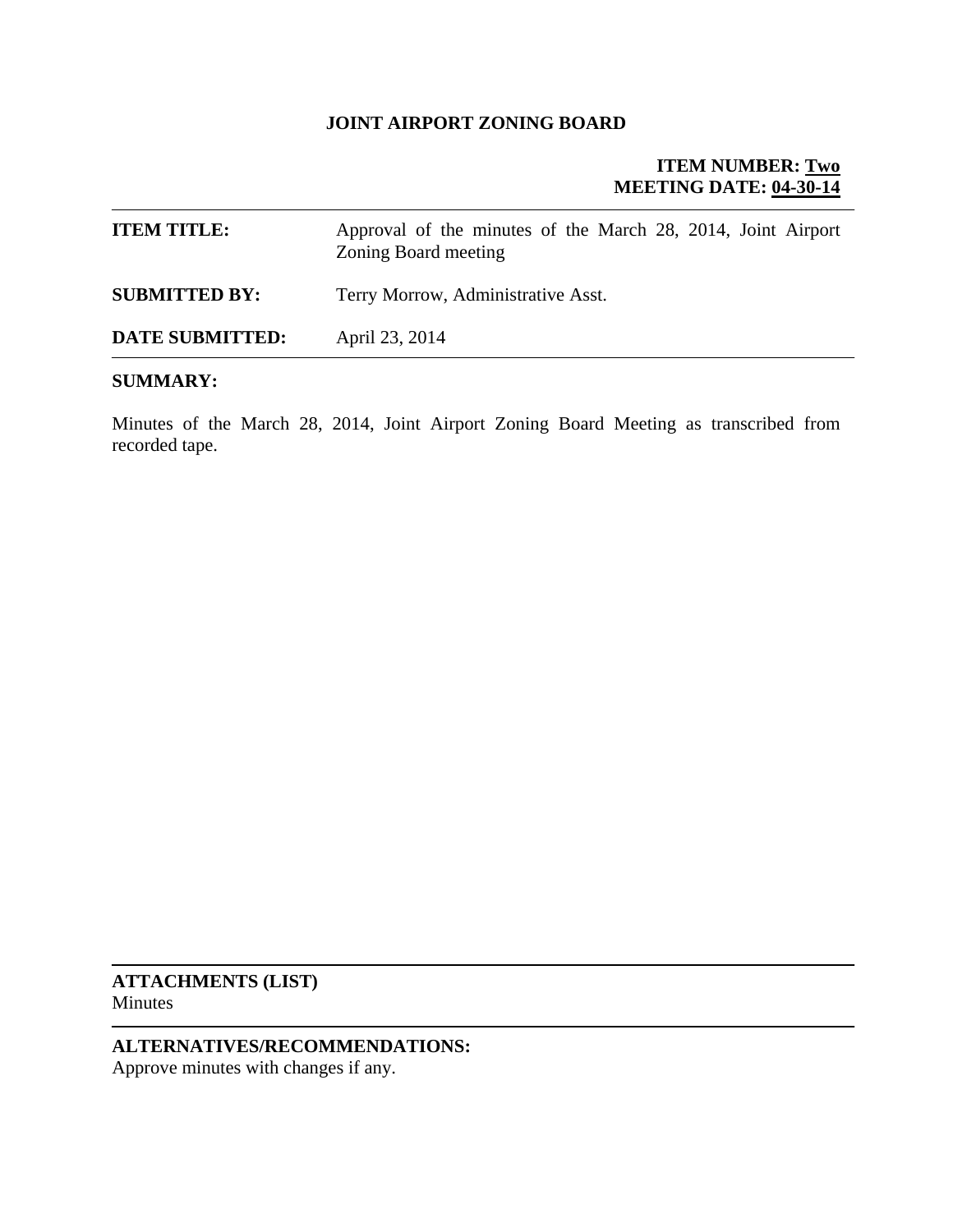## **NORTH TEXAS REGIONAL AIRPORT JOINT AIRPORT ZONING BOARD MARCH 28, 2014**

## **MEMBERS' PRESENT: MEMBERS' ABSENT:**

Phil Roether, Chairman Ryan Johnson Ken Brawley Kevin Farley Janet Gott Randy Hensarling Lee Olmstead Jason Sofey

## **OTHERS' PRESENT:**

Bart Lawrence, Commission, Pct. #4 Wm. B. (Ben) Munson, Esquire Jay Goode Glenn Goode Scott Shadden, City of Sherman

Mike Shahan, Airport Director Michael Hutchins, Herald Democrat

**I. Call to Order.** 

Mr. Roether called the meeting to order at 12:05 p.m.

## **II. Approval of the minutes of the February 28, 2014, Joint Airport Zoning Board Meeting.**

 Mr. Roether asked if the Board had the opportunity to review the minutes of the previous meeting. Mr. Olmstead made the motion to approve the minutes. Ms. Gott seconded the motion. All members voted aye.

## **III. Workshop to review Airport Zoning commission recommendations for the Airport Zoning Ordinance.**

 Mr. Roether stated that he wanted to go through the document and review changes that were made after the last meeting and by the City of Denison.

**Paragraph 1** – Inserted "is used in the interest of the public and" in the first sentence and the name of the chapter in the Code in the last sentence.

**Paragraph 2. Section 3 Airport** – inserted "owned by Grayson County and" into the definition.

**Section 4. Airport Director** – added the definition.

**Section 5. Airport Elevation** – added the definition. Mr. Shahan stated that the official elevation for the Airport is 749 and that is the highest point on Runway 17L.

**Section 6. Airport Hazard** – added "or use of land".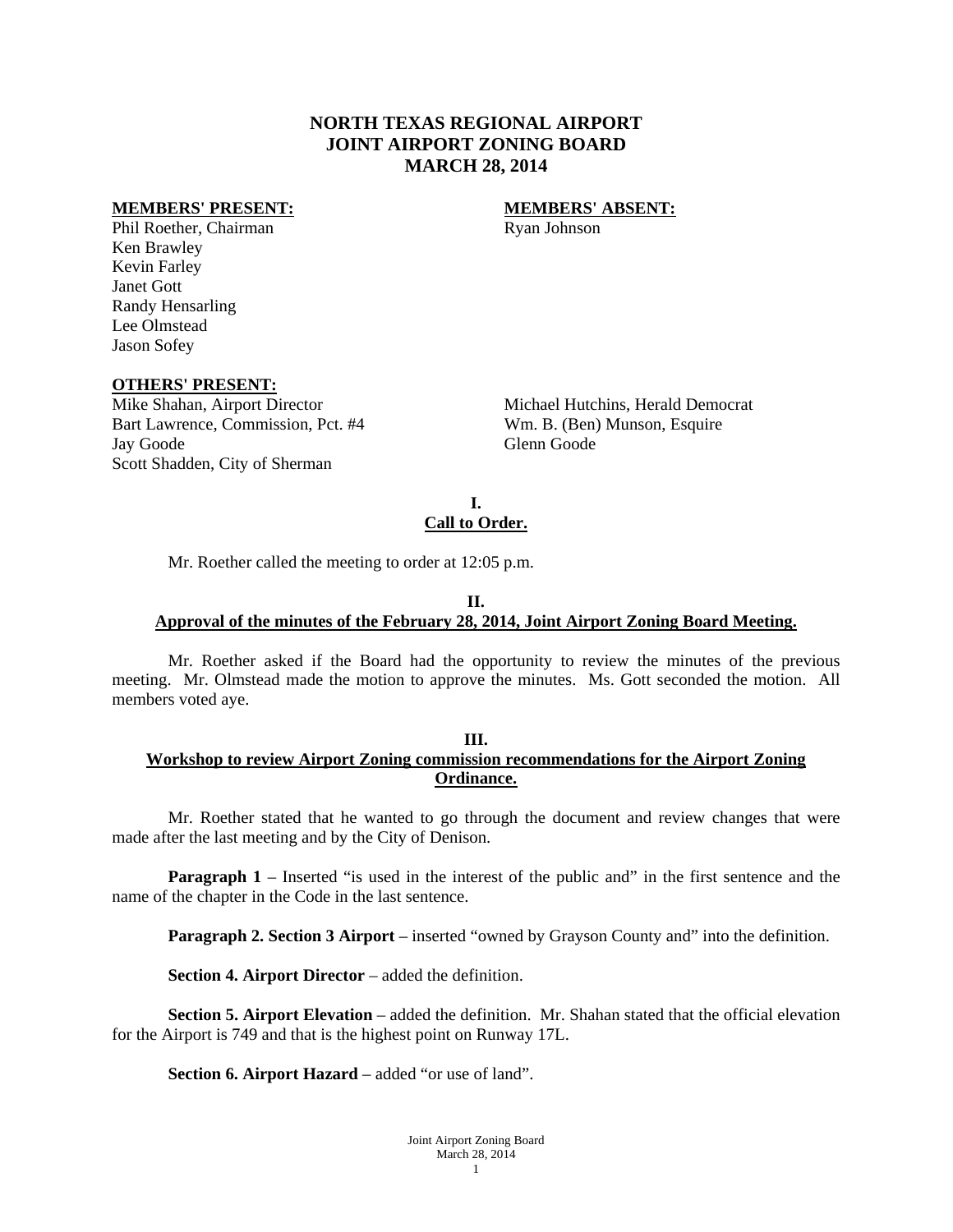**Section 7. Airport Hazard Area** – added "as defined by the Act or Regulation.

**Section 8. Airport Zoning Regulation** – added "defined or described by".

**Section 9. Avigation Easement** – added the definition.

**Section 10. Centerline** – TxDOT suggested that "extending outward to the North and/or South end of Zone A.

**Section 11. Compatible Land Use** - added "as indicated on attached Exhibit A. (See Exhibit A Zoning Boundaries.) Mr. Shahan stated that TxDOT had stated that you could use either the definition as written or "Means a use of land adjacent to an airport that does not endanger the health, safety, or welfare of the owners, occupants, or users of the land because of levels of noise or vibrations or the risk of personal injury or property damage created by the operations of the airport, including the taking off and landing of aircraft, as indicated on attached Exhibit A". Mr. Munson stated that both definitions were legally sufficient. Ms. Gott suggested that the definition in the ordinance be used. It was agreed that TxDOT's definition be removed.

**Section 12. Controlled Compatible Land Use** – added the definition. Mr. Shahan stated that this is the actual land that could be zoned if necessary. Mr. Roether stated that it was good to have in the ordinance should there be a need to expand the zone.

**Section 13. DNL (Day Night Average Sound Level)** – Mr. Shahan stated that TxDOT stated that was not referenced in the ordinance and should be removed.

**Section 14. Existing Land Use** – inserted "and exists before the date of these adopted regulations". Mr. Shahan stated that this pertained to any existing land uses being grandfathered should the ordinance be adopted.

**Section 16.** – added "created by Resolution or Order" and cleaned up the membership of the Board.

**Section 17. Nonconforming Use** – Changed the first sentence to read "Any structure, object of natural growth, or use of land which exist before the date of these adopted regulations and is inconsistent with the provisions set forth in these policies. Added "See Section 6: Nonconforming Uses. Regulations not Retroactive".

**Section 19. Ordinance Coordinator** – inserted definition.

**Section 21. Political Subdivision** – added "as defined by the Act"

**Paragraph 3** – **Administration of Ordinance** – Mr. Shahan advised the Board that this section was inserted by the City of Denison. He further stated that this defined who would administer the ordinance.

**Section 3.1 Responsible Jurisdiction** – Mr. Shahan stated that this defines who will administer the ordinance for each jurisdiction.

**Section 3.2 Ordinance Coordinator** – Mr. Roether stated that this was a coordinator role and not an enforcement role. Mr. Sofey asked if it would be each jurisdictions responsibility to notify the County should they receive a request for a variance. Mr. Shahan stated that he thought that it was the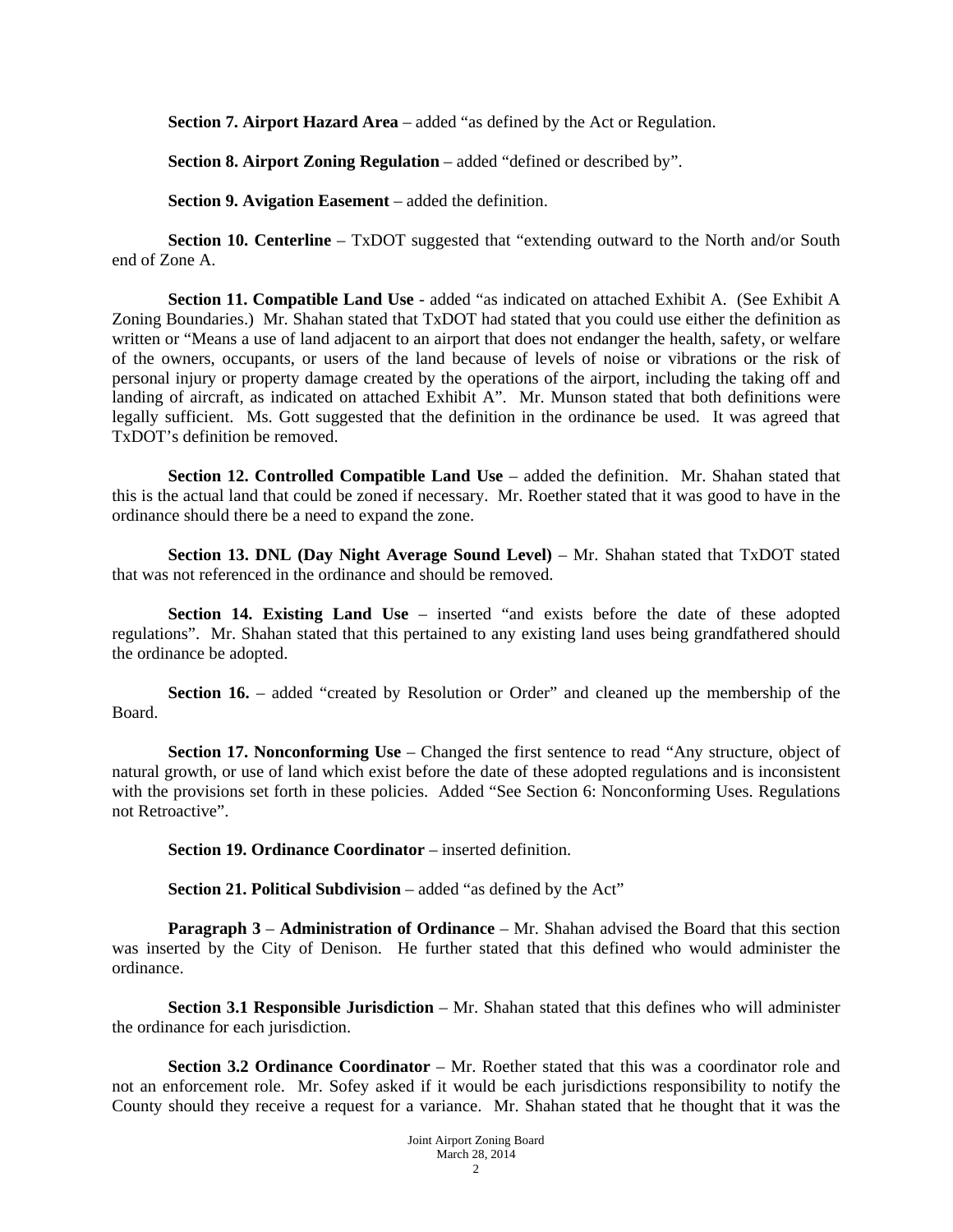City of Denison's thought that everything would come through the Airport Director to be distributed to the correct entity. After much discussion, Mr. Shahan stated that TxDOT stated that applications could be received either by the city or the Airport Director.

After a lengthy discussion of the administration of the ordinance, it was agreed that 3.1 was approved as written, 3.2 was approved as written, and 3.3 was to be changed to state that applications, appeals, or other documents should be filed with either the Airport Director or the appropriate governing body.

There was then discussion of Exhibit B. Mr. Roether stated that the felt that individuals would contact the governing body for any permits and that the Airport Director needed to be notified of any request. Mr. Shadden stated that when a permit is requested in the City of Sherman, the property owner is given a list of items that need to be checked off. He continued that the Airport would be added to the list of any property in its city limits and that the property owner would be required to contact the Airport Director to verify that the proposed construction complies with this ordinance. Mr. Shadden stated that the application would then be considered by the Zoning Department. Mr. Olmstead asked about the process should a variance be requested. Mr. Shahan stated that the variance would be sent to the City Council (or to the proper department within the city) or the RMA Board. Mr. Shahan stated that if the variance is denied, it would then be appealed for judicial review. It was agreed that approved that the flow chart would be done with the City of Denison's recommendation. After further discussion of this topic, Mr. Hensarling suggested that 3.2 last sentence be amended to read as follows "It is not intended by this ordinance that the Airport Director be given any authority to make final determinations or enforce this ordinance."

**Paragraph 5.0 Compatibility Criteria** – Mr. Shahan stated that it was suggested that the last sentence in the first paragraph be deleted.

He stated that the second paragraph had safety zone replaced with Airport Hazard Areas.

Mr. Shahan stated that the second sentence in Zone A had large, agricultural replaced with nonresidential parcels. Mr. Hensarling suggested the sentence be rewritten to read "Residential uses are prohibited unless the dwelling unit per acre criteria is met in Table A: Compatibility Criteria Matrix". This change was approved.

**Paragraph 6.0 Nonconforming Uses, Regulations Not Retroactive** – Mr. Shahan stated that TxDOT had some comments on this section. After discussion, it was approved that the section would be left as written.

**Exhibit A** – Mr. Shahan stated that this had been cleaned up per the request of the Board at the previous meeting.

**Table A – Zone A** – Added shopping centers, meeting halls, multi-story office buildings, and labor-intensive manufacturing plants. Removed public and quasi public services. Removed recreational uses, athletic fields, playgrounds, and riding stables. Added waterways that created a bird hazard, does not include flood control or detention ponds. Mr. Shahan stated that TxDOT asked how the 45dB residences would be determined. He stated that TxDOT suggested that all new construction needed to have a FAA airspace review. Mr. Roether asked who initiated the review and Mr. Shahan stated that he could do that or that the developer could. He stated that it speeds up the process if it comes from the airport.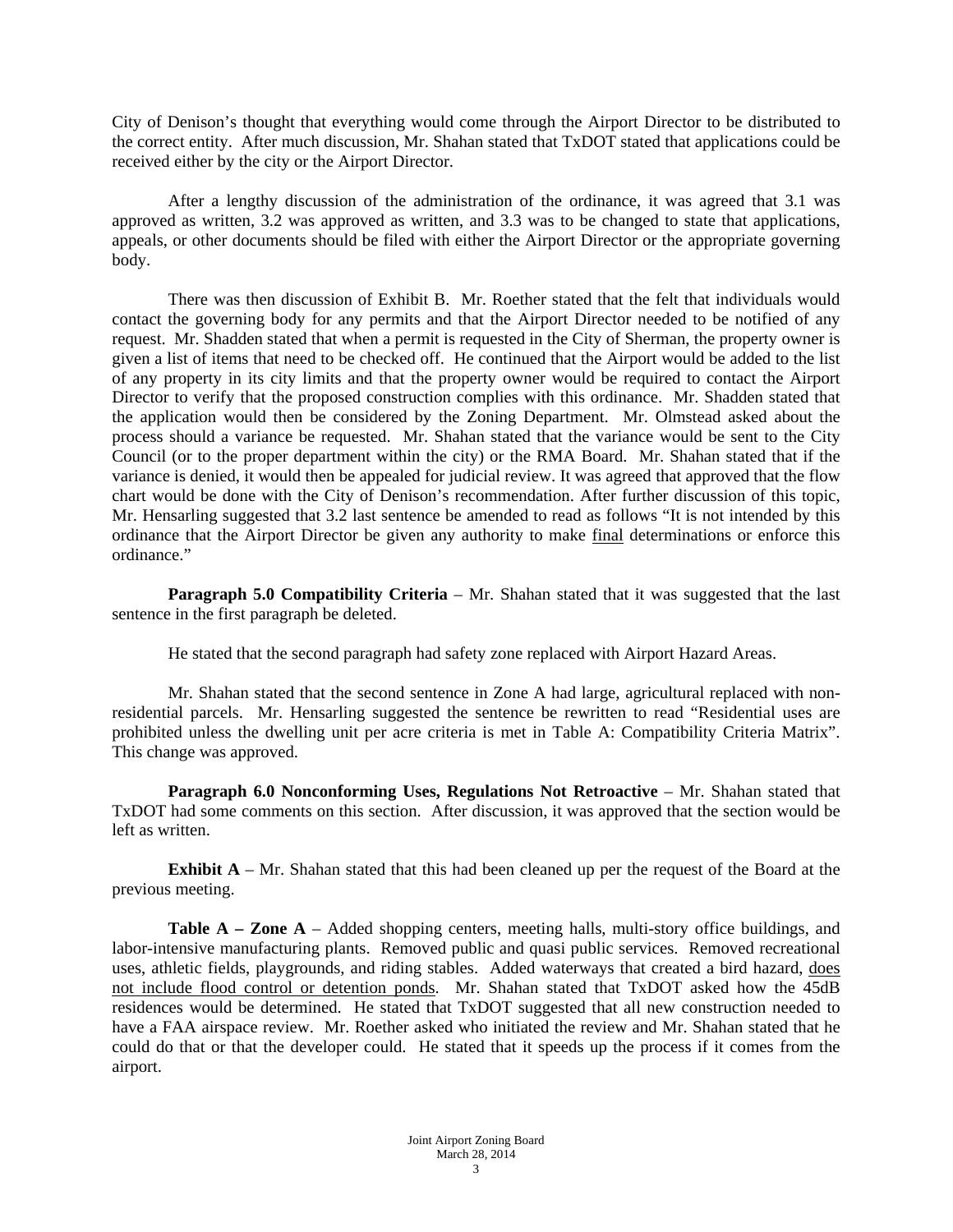**Table A – Zone B** – Mr. Shahan stated that TxDOT stated that dumps and landfills are prohibited within 5 miles from the airport. Mr. Shahan stated that it was suggested that the 100' tall be changed to  $50^\circ$ .

**Table A – Notes** - #1 added public or private roads #3 added entire zone A or B. #4 TxDOT states that "explicitly prohibited" is not defined

Mr. Roether suggested that TxDOT be in attendance at the next meeting to discuss some of their comments in the document. Mr. Olmstead made the motion to table the discussion on Exhibit Table A until TxDOT can be in attendance to explain their comments. Mr. Hensarling seconded the motion. All members voted aye.

**Paragraph 7.0 Permits** – Mr. Shahan stated that these changes go along with the City of Denison and what was reviewed earlier. He went through each of the changes in the document.

**Section 7.1** – inserted "Within Zone A, an avigation easement is required as a condition of the approval of the permit".

**Section 7.3** – changed 80 percent to 60 percent. Ms. Gott stated that this was the City of Denison's change. It was agreed to change to 60 percent.

**Paragraph 8.0 Appeals** – Mr. Shahan went through the changes in this paragraph.

**Section 8.2** – TxDOT added "A No Hazard Determination letter from the FAA must accompany the appeal before it can be considered by the responsible jurisdiction." Mr. Shahan stated that this referred to the airspace study. After some discussion, Ms. Gott stated that TxDOT should be asked the reason that this was inserted in the document. Ms. Gott made the motion to table this until TxDOT can be consulted. Mr. Sofey seconded the motion. All members voted aye.

## **IV. Public Comments.**

Mr. Goode expressed his opposition to this ordinance.

### **V. Adjourn.**

The meeting was adjourned at 1:33pm.

Phil Roether, Chairman

\_\_\_\_\_\_\_\_\_\_\_\_\_\_\_\_\_\_\_\_\_\_\_\_\_\_\_\_\_ Terry Morrow, Administrative Asst.

\_\_\_\_\_\_\_\_\_\_\_\_\_\_\_\_\_\_\_\_\_\_\_\_\_\_\_\_\_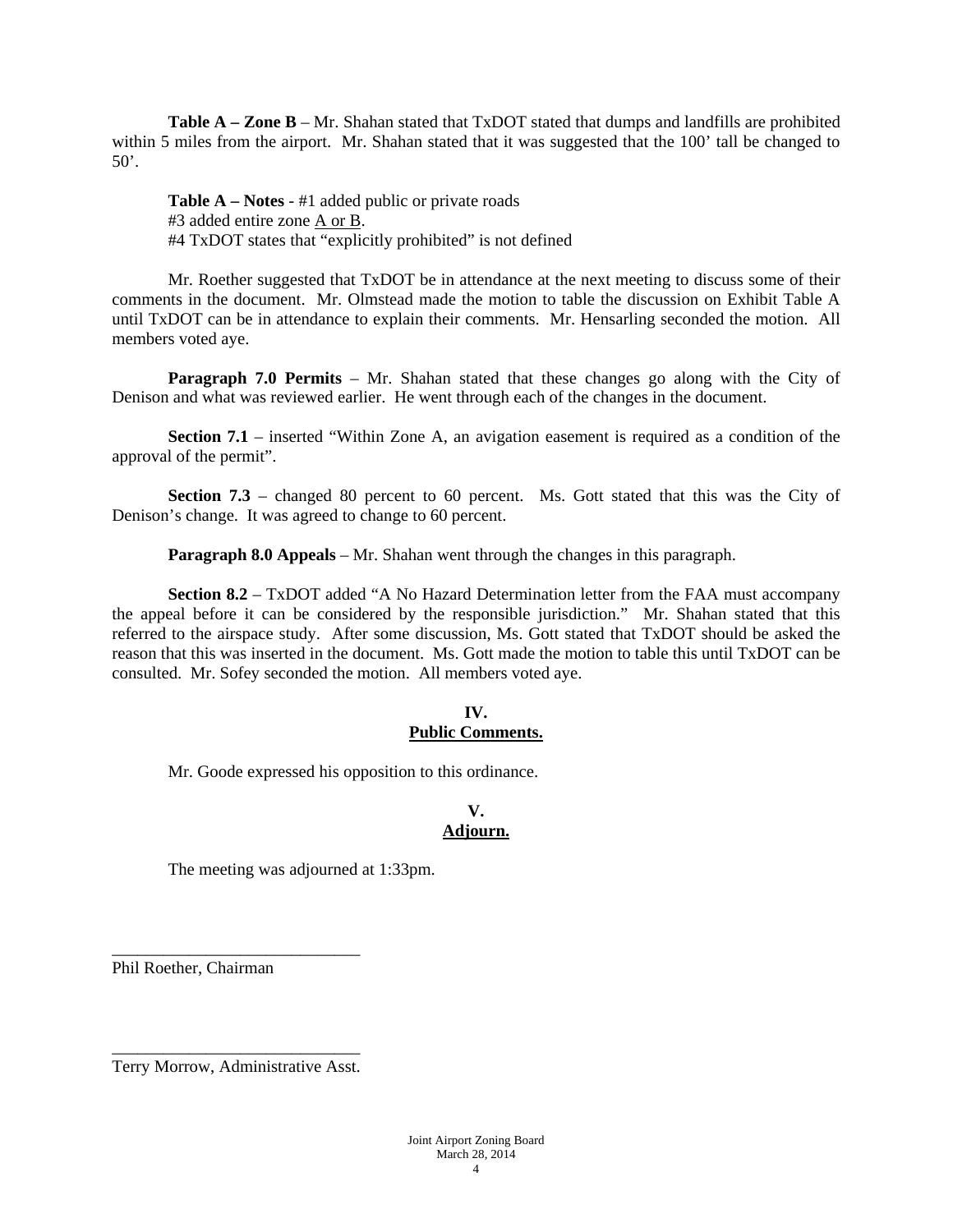## **JOINT AIRPORT ZONING BOARD**

## **ITEM NUMBER: Three MEETING DATE: 04-30-14**

| <b>ITEM TITLE:</b>     | Update from Chairman Roether on the Landowner meetings held<br>on April 12, 2014. |
|------------------------|-----------------------------------------------------------------------------------|
| <b>SUBMITTED BY:</b>   | Mike Shahan, Airport Director                                                     |
| <b>DATE SUBMITTED:</b> | April 23, 2014                                                                    |

## **SUMMARY:**

Chairman Roether will update the JAZB on the Landowner meetings held April 12, 2014 at the Airport Terminal.

## **ATTACHMENTS (LIST)**

## **ALTERNATIVES/RECOMMENDATIONS:**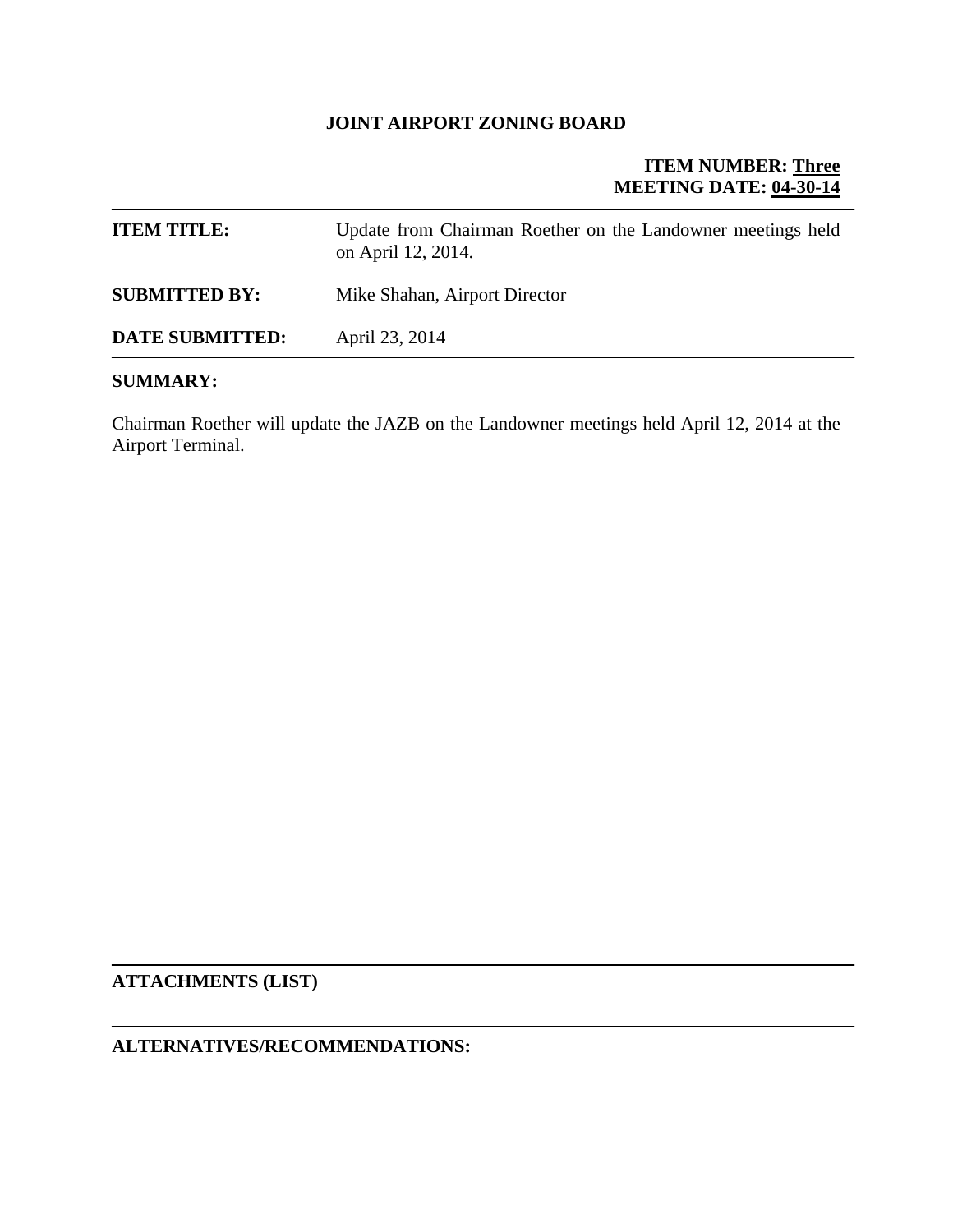## **JOINT AIRPORT ZONING BOARD**

## **ITEM NUMBER: Four MEETING DATE: 04-30-14**

| <b>ITEM TITLE:</b>     | recommendations for the Airport Zoning Ordinance. |  |  | Workshop to review Airport Zoning Commission |
|------------------------|---------------------------------------------------|--|--|----------------------------------------------|
| <b>SUBMITTED BY:</b>   | Mike Shahan, Airport Director                     |  |  |                                              |
| <b>DATE SUBMITTED:</b> | April 23, 2014                                    |  |  |                                              |

## **SUMMARY:**

Enclosed is revision 5 of the draft NTRA Zoning Ordinance in red-line format so you can see the changes. The changes include recommendations from the City of Denison, Daniel Benson with TxDOT Aviation and the requested changes from the last JAZB meeting. Pages 1-5 and page 8 have been reviewed, changes made and approved by the JAZB.

The sections of text highlighted in YELLOW are comments or questions from Mr. Benson. Some questions have been clarified during a teleconference and are no longer highlighted.

Table A is still being reviewed by the JAZB.

Exhibit B will be modified once a final procedure is in place. The current attached exhibit shows the procedure as recommended by the JAZB at the last meeting.

Attachment E: Implementation Materials is included as an attachment for your review.

Attachments A through D, which are the zoning maps and legal descriptions for the various properties being covered by this draft zoning ordinance is not included in this agenda packet due to the size of the attachments. All attachments will be covered in greater detail at a later JAZB Workshop. Please refer to your previous draft zoning ordinance booklet to review the attachments.

**ATTACHMENTS (LIST)**  Draft NTRA Zoning Ordinance, revision 5 dated April 24, 2014

## **ALTERNATIVES/RECOMMENDATIONS:**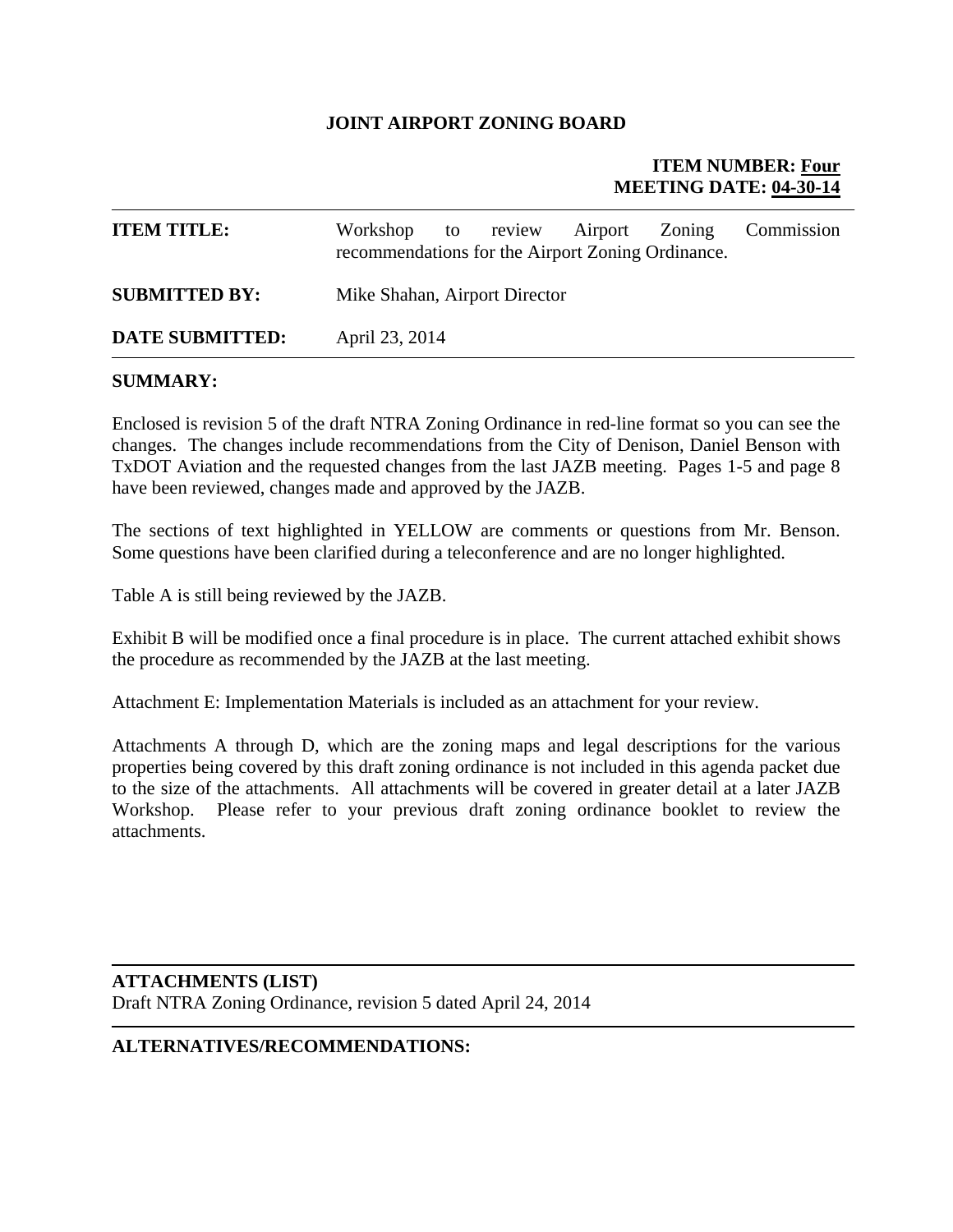# North Tex Grayson County. 7X REGIONAL AIRPOR





**Draft NTRA Zoning Ordinance Revision 5 April 24, 2014**









## DRAFT FINAL AIRPORT ZONING ORDINANCE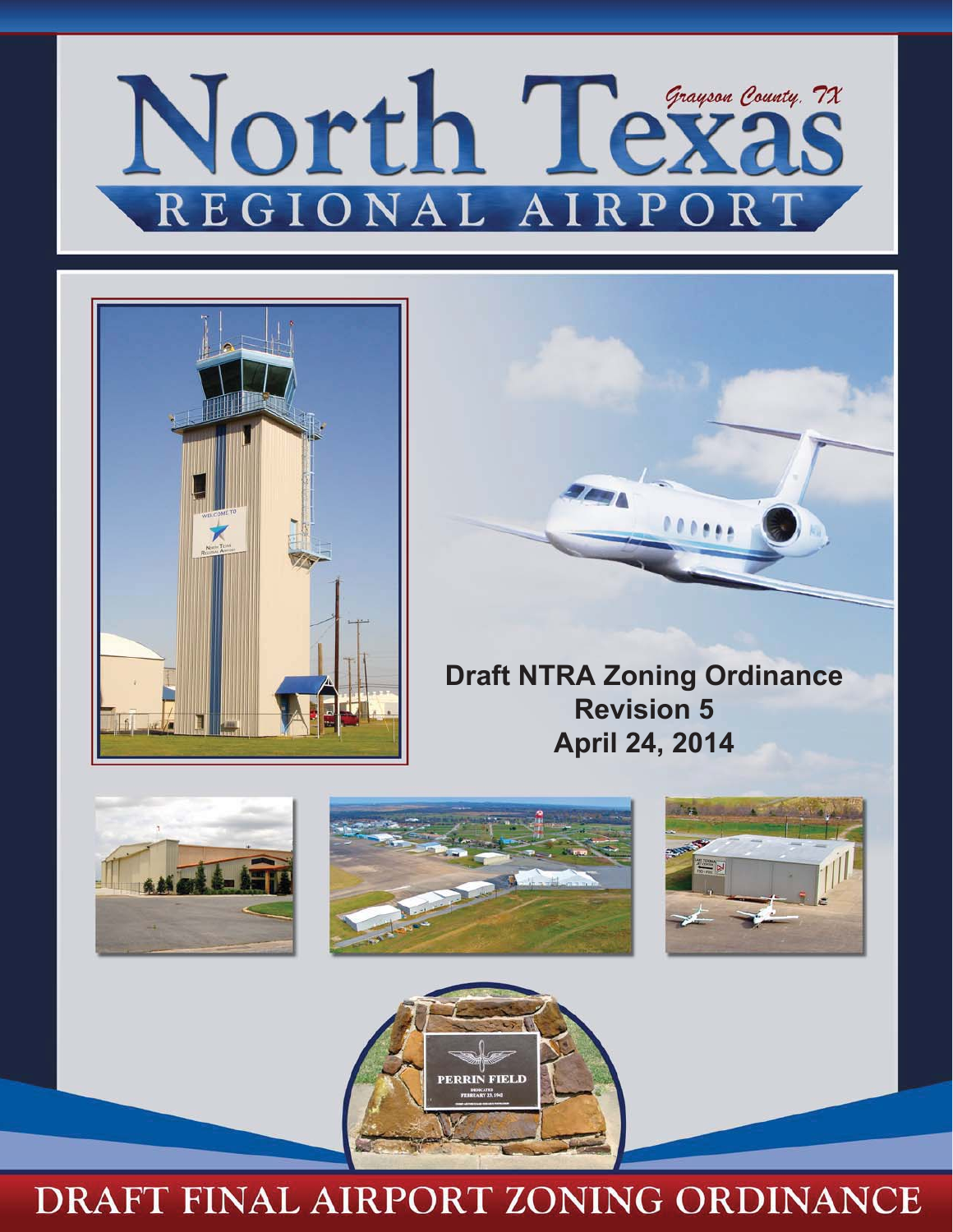## **DRAFT-NORTH-TEXAS-REGIONAL-AIRPORT-LAND USE COMPATIBILITY ZONING ORDINANCE**

#### **1.0- PURPOSE-**

The North Texas Regional Airport (the "Airport") is used in the interest of the public and fulfills an essential purpose for the communities of Denison, Pottsboro, Sherman, and Grayson County. This Airport Land Use Compatibility Zoning Ordinance (the "Ordinance") for the Airport is intended to protect and promote the safety and welfare of Airport users and residents near the Airport, while promoting the continued operation of the Airport. Specifically, the Ordinance seeks to protect the public from the adverse effects of Airport noise, to ensure that people and facilities are not concentrated in areas susceptible to aircraft accidents, and to ensure that no structures or activities encroach upon or adversely affect the use of navigable airspace.

The Ordinance will ensure compatible development in the vicinity of the Airport by defining terms of use within created compatibility zones, creating the appropriate compatibility zones, and providing for enforcement. The Ordinance is adopted pursuant to the authority conferred by the Airport Zoning Act, Texas Local Government Code, Section 241. Municipal and County Zoning Authority around Airports.

#### **2.0- DEFINITIONS**

(1) *ACT* - means the *Airport Zoning Act*, Texas Local Government Code, Section 241.001

(2) **ADMINISTRATIVE AGENCY** - The Grayson County-Denison-Pottsboro-Sherman Joint Airport Zoning Board (the "Joint Airport Zoning Board") or an administrative agency, commission, board, or person designated by the Joint Airport Zoning Board to administer and enforce airport compatible land use zoning regulations.

(3) **AIRPORT** - Means that area of land owned by Grayson County and located within Grayson County, Texas, currently referred to as the North Texas Regional Airport which is designed and set aside for the landing and taking off of aircraft and used or to be used in the interest of the public for such purpose. The term includes an area with installations relating to flights, including facilities, and bases of operation for tracking flights or acquiring data concerning flights.

(4) *Airport Director* – Means the Airport Director of the North Texas Regional Airport.

(5) *Airport Elevation –* The established elevation of the highest point on the runway, either existing or planned, at the airport measured in feet above mean sea level (MSL). The airport elevation of the North Texas Regional Airport is 749 feet above mean sea level (MSL).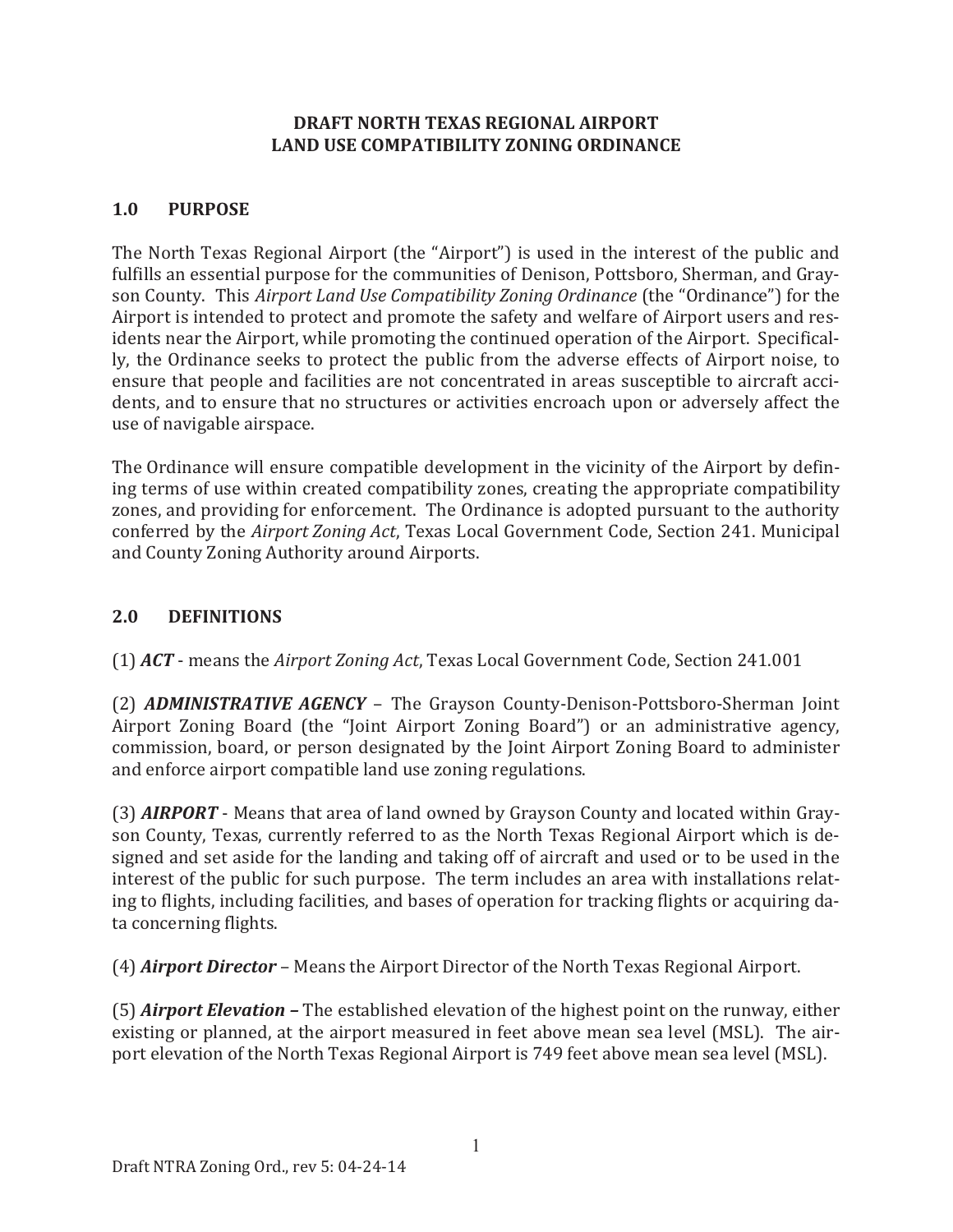(6) **AIRPORT HAZARD** - Means a structure or object of natural growth or use of land that obstructs the air space required for the taking off, landing, and flight of aircraft or that interferes with visual, radar, radio, or other systems for tracking, acquiring data relating to, monitoring, or controlling aircraft.

(7) **AIRPORT HAZARD AREA** - Means an area of land or water on which an airport hazard could exist defined by the Act or Regulation.

(8) *AIRPORT ZONING REGULATION* - Means an airport hazard area defined or described by zoning regulation or an airport compatible land use zoning regulation adopted under this Ordinance.

(9) *AVIGATION EASEMENT* – Means an easement which shall include, but is not limited to, the right of aircraft to fly over the Land, together with its attendant noise, vibrations, fumes, dust, fuel and lubricant particles, and all other effects that may be caused by the operation of aircraft landing at, or taking off from, or operating at or on the Airport.

 $(10)$  **CENTERLINE** - Means a line extending through the midpoint of each end of a runway and extending outward to the North and/or South end of Zone A.

(11) *COMPATIBLE LAND USE* - Means a use of land in the vicinity of the Airport within the Development Zone that does not endanger the health, safety, or welfare of the owners, occupants, or users of the land because of levels of noise or vibrations or the risk of personal injury or property damage created by the operations of the Airport, including the taking off and landing of aircraft, as indicated on attached **Exhibit A**.

(12) *CONTROLLED COMPATIBLE LAND USE -* Means an area of located outside airport boundaries and within a rectangle bounded by lines located no farther than one and onehalf statute miles from the centerline of an instrument or primary runway and lines located no farther than five statute miles from the each end of the paved surface of an instrument or primary runway. Further definition of controlled compatible land use is found in Section 3.0 and Exhibit A: Zoning Boundaries.

(13) **EXISTING LAND USE** - A land use which either physically exists or for which local government commitments along with substantial construction investment by the property owner make it not feasible for the land to be used for anything other than its proposed use. Local government commitment to a proposal can usually be considered firm once a vesting tentative map, development agreement, or other land use entitlement has been approved or all discretionary approvals have been made and exists before the date of these adopted regulations.

(14) **INSTRUMENT RUNWAY** - An existing or planned runway of at least 3,200 feet for which there is or is planned to be an instrument landing procedure published by the Federal Aviation Administration. Runway  $17L - 35R$  is the instrument runway at the Airport.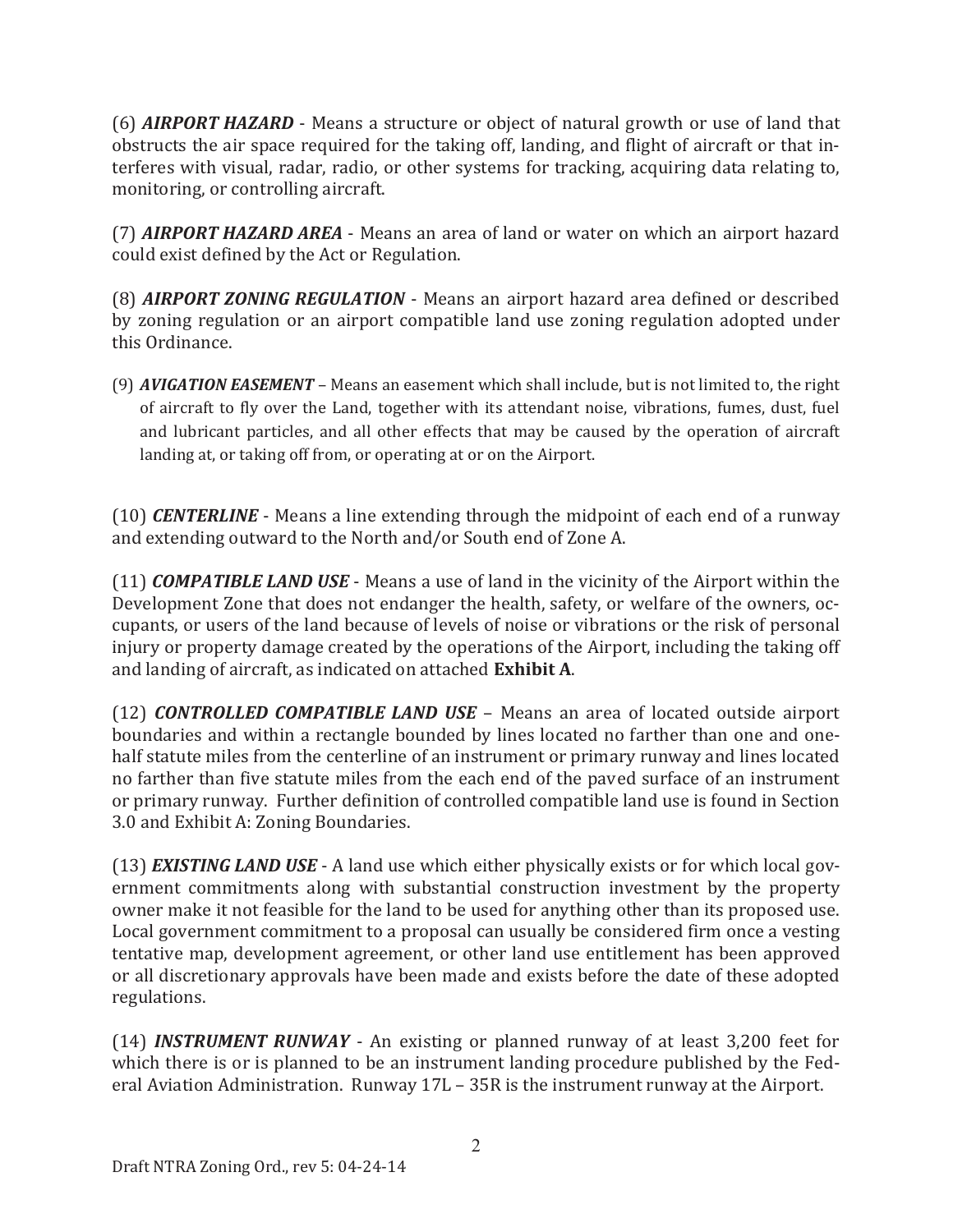(15) *JOINT AIRPORT ZONING BOARD* - Means a board created by Resolution or Order consisting of nine members, two members appointed by Grayson County, two members appointed by the City of Denison, two members appointed by the City of Pottsboro, and two members appointed by the City of Sherman (the "Board). The eight appointed members shall elect by a majority vote the ninth member who shall serve as chairman of the Board in accordance with the *Airport Zoning Act*, Texas Local Government Code, Section 241.014 (c).

(16) **NONCONFORMING USE** - Any structure, object of natural growth, or use of land which exist before the date of these adopted regulations and is inconsistent with the provisions set forth in these policies. See Section 6: Nonconforming Uses, Regulations not Retroactive.

(17) *OBSTRUCTION* - Means a structure, growth, or other object, including a mobile object, that exceeds a limiting height established by federal regulations or by an Airport Zoning Regulation.

(18) **ORDINANCE COORDINATOR** - The ordinance coordinator shall mean the Airport Director.

(19) PERSON - Means an individual, firm, partnership, corporation, limited liability company, association, joint stock association, or body politic, and includes a trustee, receiver, assignee, administrator, executor, guardian, or other representative.

(20) **POLITICAL SUBDIVISION** - Means a municipality or county as defined by the Act.

(21) **PRIMARY RUNWAY** - Means the paved runway, as shown in the official Airport Layout Plan (ALP), greater than 3,200 feet in length on which a majority of the approaches to and departures from the Airport occur. Currently, Runway 17L-35R is the primary runway at the Airport.

(22) **RUNWAY** - A defined area on an airport prepared for landing and take-off of aircraft along its length.

#### **3.0- ADMINISTRATION-OF-ORDINANCE-**

*3.1-***RESPONSIBLE JURISDICTION.** It shall be the duty of the Grayson County Planning Department to administer and enforce this Ordinance within the unincorporated portion of Grayson County. It shall be the duty of the City of Denison Planning Department to administer and enforce this Ordinance within the city limits of Denison. It shall be the duty of the City of Pottsboro Planning Department to administer and enforce this Ordinance within the city limits of Pottsboro. It shall be the duty of the City of Sherman Zoning Department to administer and enforce this Ordinance within the city limits of Sherman.

3.2 Ordinance Coordinator. To ensure consistency and efficiency in administration of this ordinance, the Joint Airport Zoning Board appoints the Airport Director or the appropriate governing body to coordinate administration of this ordinance. It is not intended by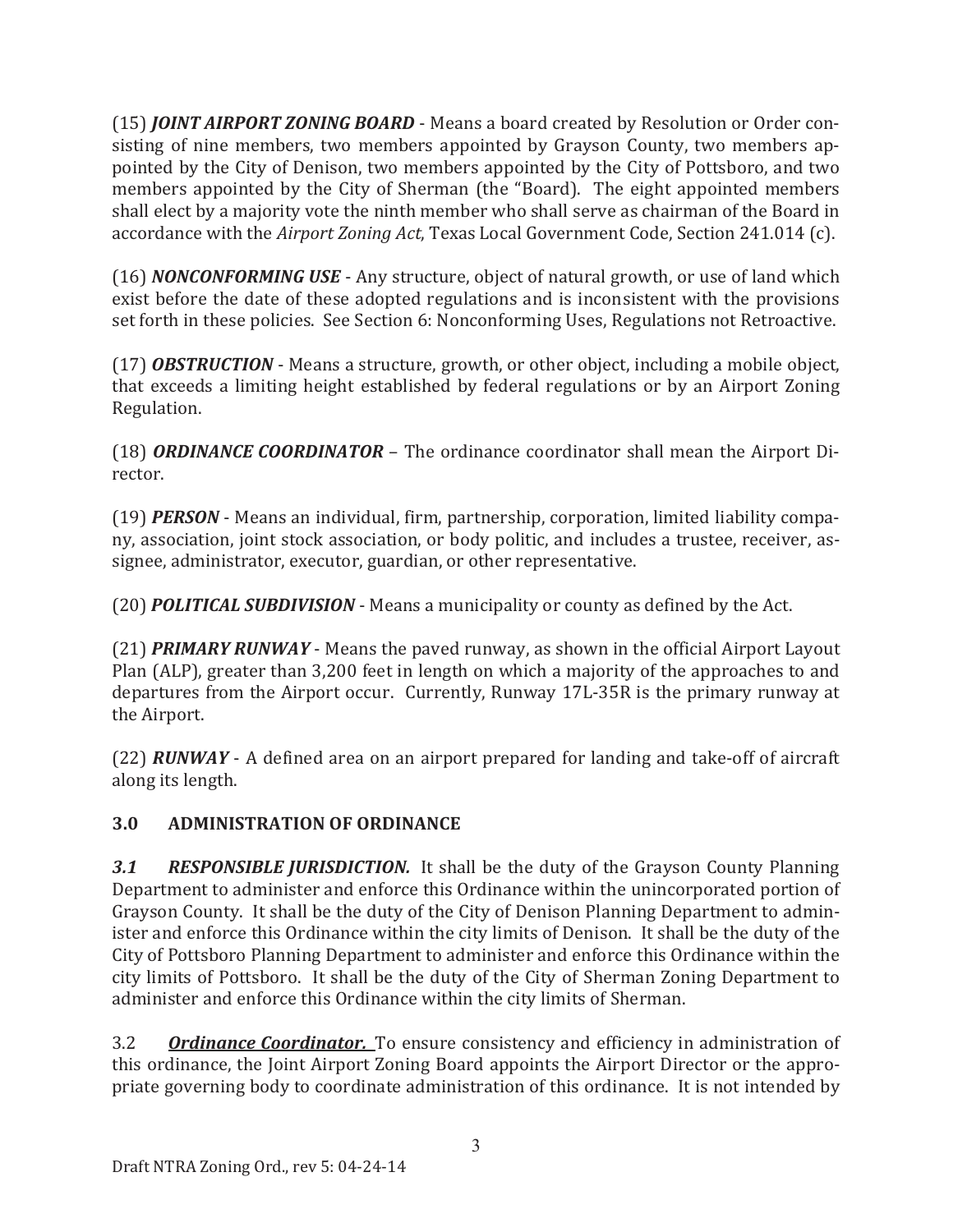this ordinance that the Airport Director be given any authority to make final determinations or enforce this ordinance.

3.3 Procedure. All applications, appeals, or other documents and inquiries required by this ordinance shall be filed with the Airport Director. The Airport Director shall assign such application, appeal or procedure to the responsible jurisdiction in accordance with Section 3.1. The Airport Director shall coordinate with the jurisdictions the processing and status of applications, appeals and any other procedures affecting the zoning at the Airport. Procedure for processing applications is provided in Section 7.0. Procedure for processing appeals is provided in Section 8.0. Exhibit B depicts the enforcement process.

#### **4.0- CONTROLLED-COMPATIBLE-LAND-USE-AREA-**

The Controlled Compatible Land Use Area is defined by the boundaries of the Airport and in the vicinity of the Airport as indicated on attached Exhibit A.

#### **5.0- COMPATIBILITY-CRITERIA-**

The criteria for assessing whether a land use plan, ordinance, or development proposal is to be judged compatible with the Airport are set forth in the Compatibility Criteria matrix, Table A. These criteria are to be used in conjunction with the Controlled Compatibility Land Use Area map depicted on Exhibit A. For the purposes of reviewing proposed amendments to community land use plans and zoning ordinances, as well as in the review of individual development proposals, the Compatibility Criteria in the matrix will control.

There are two -Airport Hazard Areas defined for the Airport which include:

**Zone A**, this zone encompasses areas overflown at low altitudes, typically 200 to 400 feet above Airport elevation. Residential uses are prohibited unless the dwelling unit per acre criteria is met in Table A: Compatibility Criteria Matrix. Nonresidential uses for activities which attract people (uses such as shopping centers, restaurants, theaters, meeting halls, multi-story office buildings, and labor-intensive manufacturing plants) are prohibited. In addition, children's schools, day care centers, hospitals, nursing homes, and hazardous uses (e.g., aboveground bulk fuel storage and landfills) are prohibited. Table A provides a complete list of prohibited uses and conditions for Zone A.

**Zone B**, this zone includes all other portions of regular aircraft traffic patterns and pattern entry routes. Outdoor stadiums and similar uses with very high intensities are prohibited. In addition, airport hazards (physical [e.g., tall objects], visual, and electronic forms of interference with the safety of aircraft operations) are also prohibited. Table A provides a complete list of prohibited uses and conditions for Zone  $B<sub>r</sub>$ 

#### **6.0- NONCONFORMING-USES,-REGULATIONS-NOT-RETROACTIVE**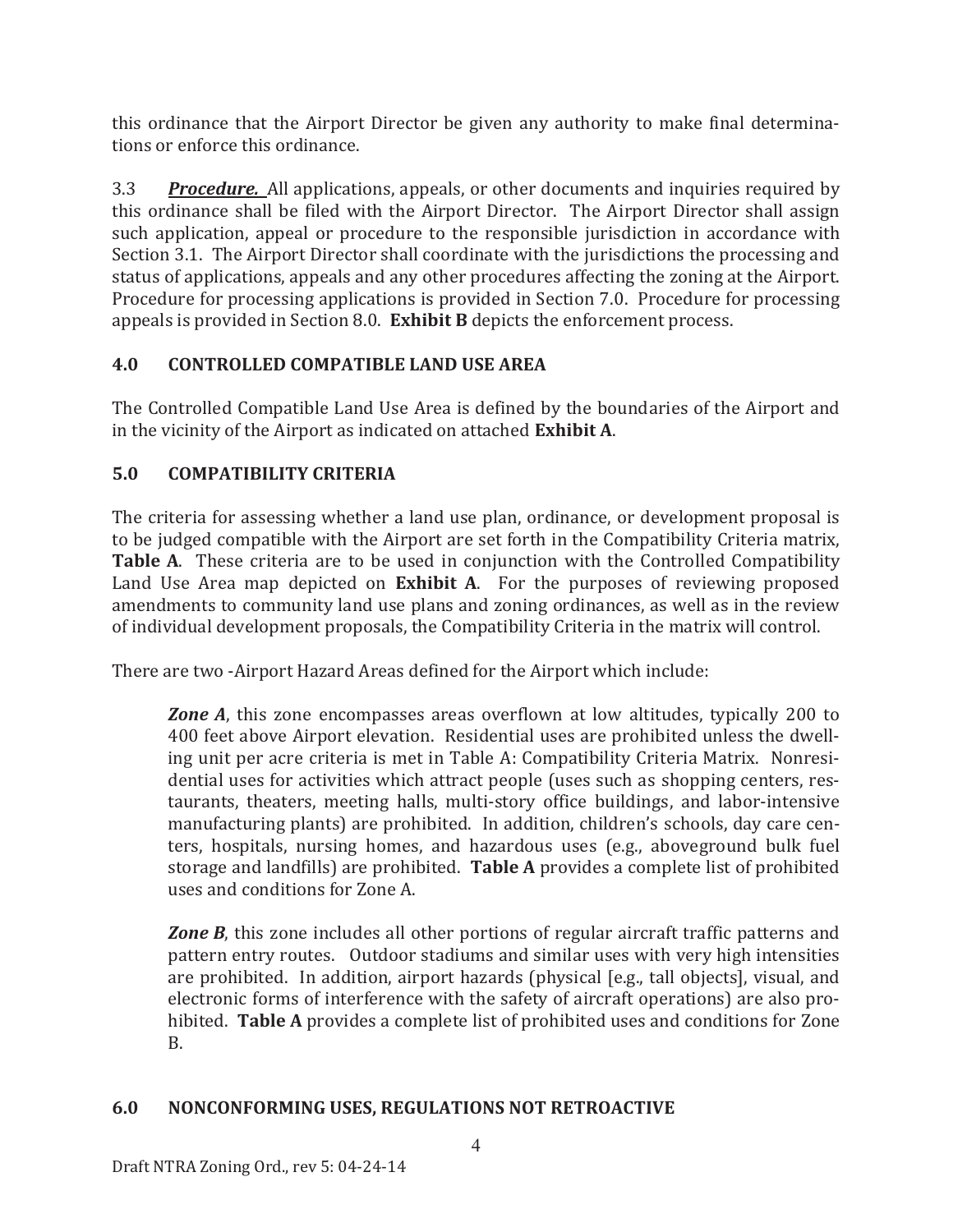This Ordinance shall not be construed to require changes in land use or the removal or other change or alteration of any structure not conforming as of the effective date of this Ordinance, or otherwise interfere with the continuance of any nonconforming use. Nothing herein contained shall require any change in construction, alteration, or intended use of any structure, the construction or alteration of which was begun prior to the effective date of this Ordinance and whose completion is diligently pursued. For purposes of this Ordinance, permitted non-conforming structures shall include all phases or elements of a multiphase structure, whether or not actual construction has commenced, which have received a determination of no hazard by the Federal Aviation Administration under Title 14 of the Code of Federal Regulations, Part 77 before the effective date of this Ordinance or amendments thereto under the Airport Zoning Act.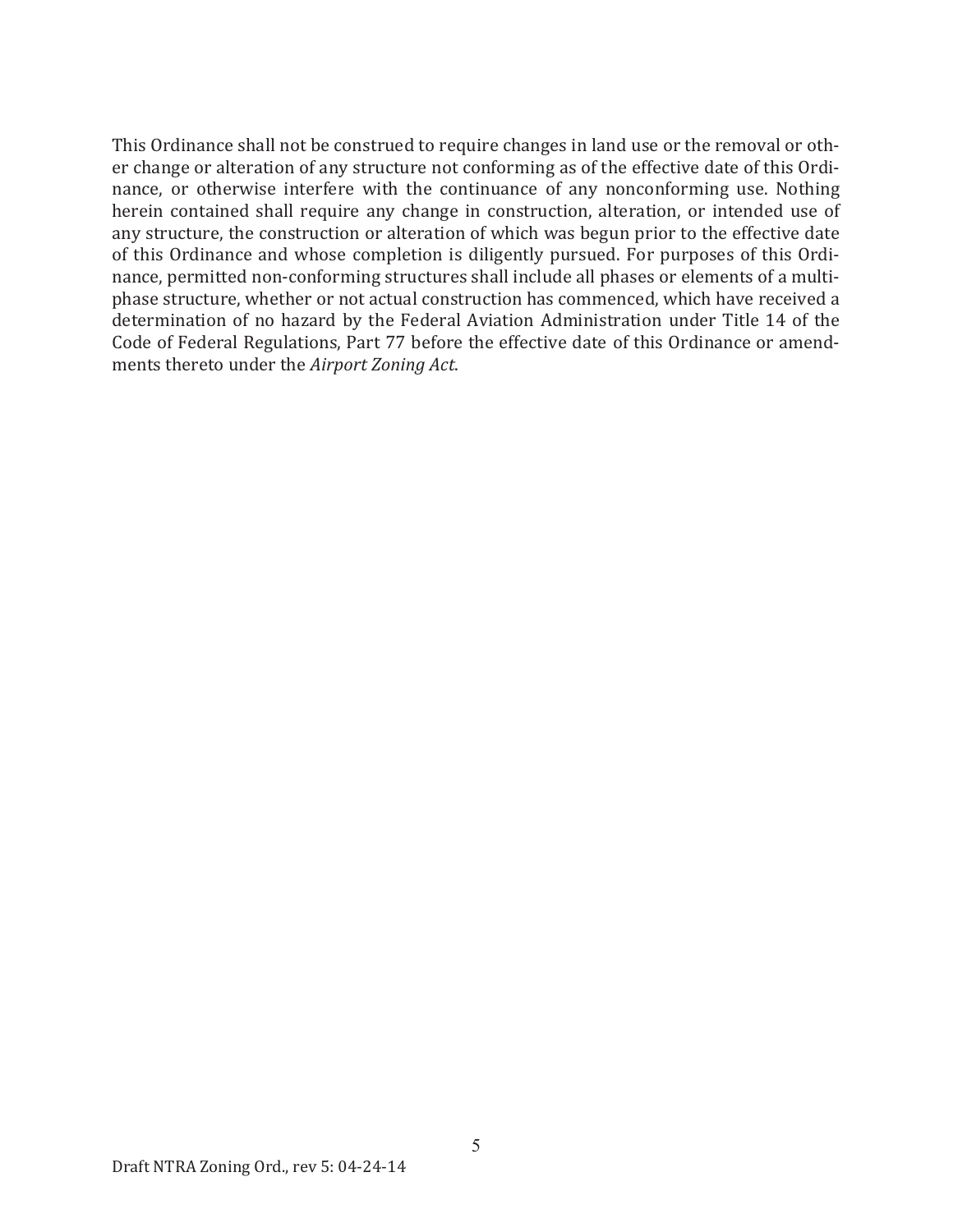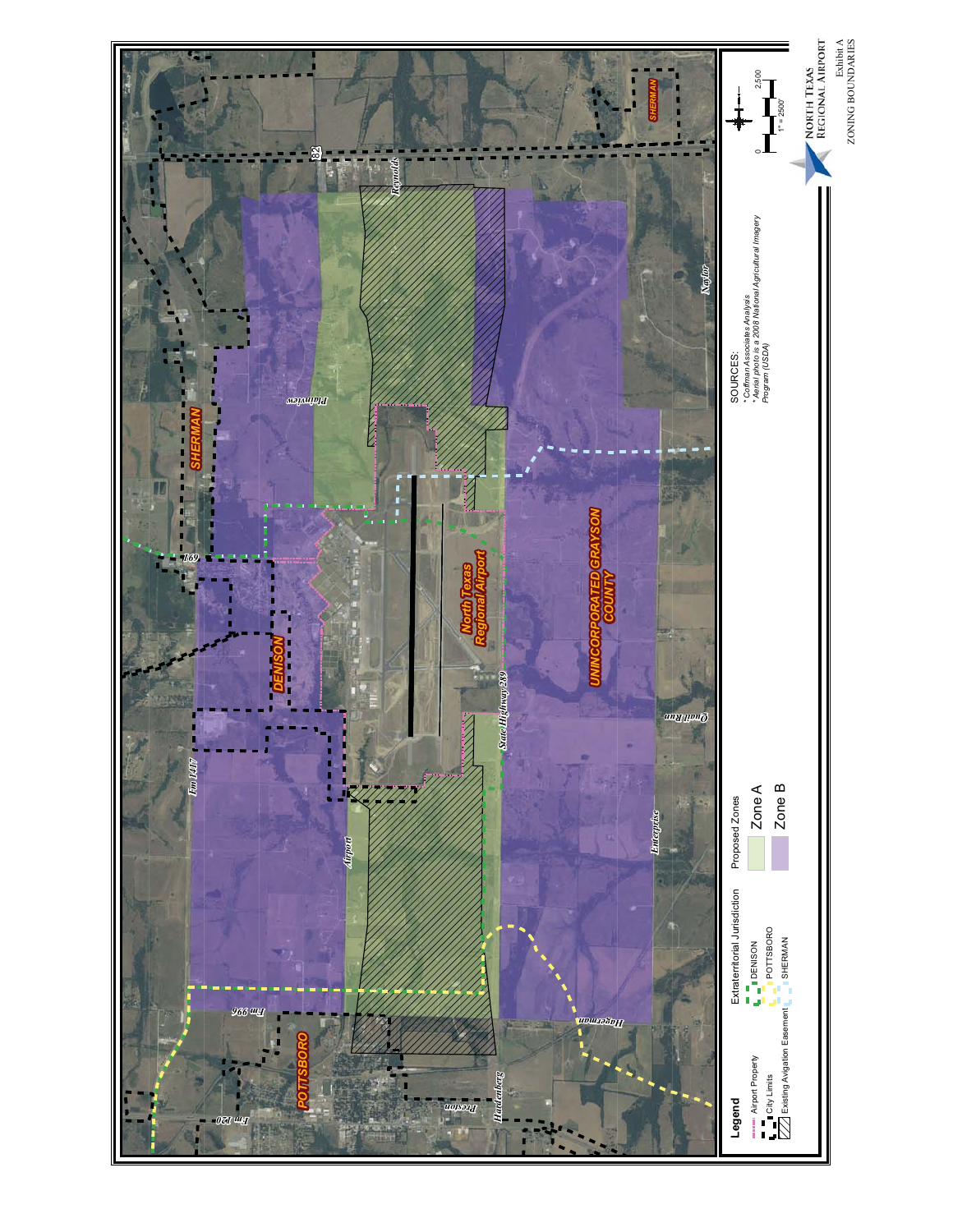| <b>TABLE A</b><br><b>Compatibility Criteria Matrix</b> |                                                            |                                                                 |                                           |                                                                                                                                                                                                                                                                                                                                                                                                                                                                                                                                                                                                                                                                                                                                                                                                                                                                                         |                                                                                                                                                                                                                                                                                                                                                                                                                     |  |
|--------------------------------------------------------|------------------------------------------------------------|-----------------------------------------------------------------|-------------------------------------------|-----------------------------------------------------------------------------------------------------------------------------------------------------------------------------------------------------------------------------------------------------------------------------------------------------------------------------------------------------------------------------------------------------------------------------------------------------------------------------------------------------------------------------------------------------------------------------------------------------------------------------------------------------------------------------------------------------------------------------------------------------------------------------------------------------------------------------------------------------------------------------------------|---------------------------------------------------------------------------------------------------------------------------------------------------------------------------------------------------------------------------------------------------------------------------------------------------------------------------------------------------------------------------------------------------------------------|--|
|                                                        | <b>Maximum</b><br>Densities/Intensities/Required Open Land |                                                                 |                                           | <b>Additional Criteria</b>                                                                                                                                                                                                                                                                                                                                                                                                                                                                                                                                                                                                                                                                                                                                                                                                                                                              |                                                                                                                                                                                                                                                                                                                                                                                                                     |  |
| Zone                                                   | <b>Dwelling</b><br>Units per<br>Acre <sup>1</sup>          | <b>Maximum</b><br>Non-<br>residential<br>Intensity <sup>2</sup> | Req'd<br><b>Open</b><br>Land <sup>3</sup> | <b>Prohibited Uses<sup>4</sup></b>                                                                                                                                                                                                                                                                                                                                                                                                                                                                                                                                                                                                                                                                                                                                                                                                                                                      | <b>Other Development</b><br>Conditions <sup>5</sup>                                                                                                                                                                                                                                                                                                                                                                 |  |
| Zone A                                                 | 1 d.u. per 5<br>acres                                      | 100 persons per<br>acre                                         | 30%                                       | shopping centers, meeting halls, multi-<br>story office buildings, and labor-intensive<br>manufacturing plants<br>Residential, except for very low residen-<br>$\bullet$<br>tial<br>Petroleum refining & storage<br>٠<br>Natural gas & petroleum pipelines <sup>10</sup><br>٠<br>Hotels, motels, restaurants<br>٠<br>Public & quasi-public services<br>Children's schools, day care centers, li-<br>$\bullet$<br>braries<br>Hospitals, nursing homes<br>٠<br>Places of worship<br>$\bullet$<br>Schools<br>٠<br>Recreational uses, athletic fields, play-<br>grounds, & riding stables<br>Theaters, auditoriums, & stadiums<br>$\bullet$<br>Dumps or landfills, other than those con-<br>٠<br>sisting entirely of earth & rock.<br>Waterways that create a bird hazard, does<br>$\bullet$<br>not include flood control or detention ponds<br>Hazards to flight <sup>6</sup><br>$\bullet$ | Avigation easement dedi-<br>cation<br>Locate structures maxi-<br>$\bullet$<br>mum distance from extended<br>runway centerline<br>Minimum NLR of 45 dB<br>residences (including mobile<br>homes) and office buildings<br>(how will this be deter-<br>mined?) <sup>7</sup><br>FAA airspace review <b>re-</b><br>$\bullet$<br>quired for objects > 35 feet<br>tall <sup>8</sup> required for all new con-<br>struction |  |
| Zone B                                                 | No Limit                                                   | 450 persons per<br>acre                                         | No Limit                                  | Theaters, auditoriums, & stadiums<br>$\bullet$<br>Dumps or landfills (contrary to 5 mile<br>٠<br>requirement), other than those consisting<br>entirely of earth & rock.<br>Waterways that create a bird hazard<br>Hazards to flight <sup>6</sup>                                                                                                                                                                                                                                                                                                                                                                                                                                                                                                                                                                                                                                        | Fair disclosure statement<br>FAA airspace review re-<br>quired for objects > 100-50<br>feet tall <sup>9</sup> (This should already<br>be defined in the hazard ordi-<br>nance                                                                                                                                                                                                                                       |  |

#### Notes:

Residential development must not contain more than the indicated number of dwelling units (excluding secondary units) per gross acre (d.u./ac). Clustering of units is encouraged. Gross acreage includes the property at issue plus a share of adjacent public or private roads and any adjacent, permanently dedicated, open lands.

- $\sqrt{2}$ Usage intensity calculations shall include all people (e.g., employees, customers/visitors, etc.) who may be on the property at a single point in time, whether indoors or outside.
- $\mathbf{3}$ Open land requirements are to be applied with respect to an entire zone  $A$  or  $B$ . This is typically accomplished as part of a community general plan or a specific plan, but may also apply to large (10 acres or more) development projects.
- The uses listed here are ones that are explicitly prohibited regardless of whether they meet the intensity criteria (Where is this defined? Nonresidential?). In addition to these explicitly prohibited uses, other uses will not be permitted in the respective compatibility zones when they do not meet the usage intensity criteria (only non-residential).
- As part of certain real estate transactions involving residential property within any compatibility zone (that is, anywhere within the Airport influence area (Not defined)), information regarding Airport proximity and the existence of aircraft overflights must be disclosed. Easement dedication and deed notice requirements indicated for specific compatibility zones apply only to new development and to reuse (What does this mean? 51% of appraised value) if approval is required.
- Hazards to flight include physical (e.g., tall objects), visual, and electronic forms of interference with the safety of aircraft operations. Land use development that may cause the attraction of birds to increase is prohibited.
- $7\frac{1}{2}$ NLR = Noise Level Reduction, the outside-to-inside sound level attenuation that the structure provides. (Where are the existing contour values?)
- Objects up to 35 feet in height are permitted. However, the Federal Aviation Administration may require marking and lighting of certain objects (Why not 50'?)
- $9<sub>1</sub>$ This height criterion is for general guidance. Shorter objects normally will not be airspace obstructions (Only FAA can make this determination) unless situated at a ground elevation well above that of the Airport. Taller objects may be acceptable if determined not be obstructions.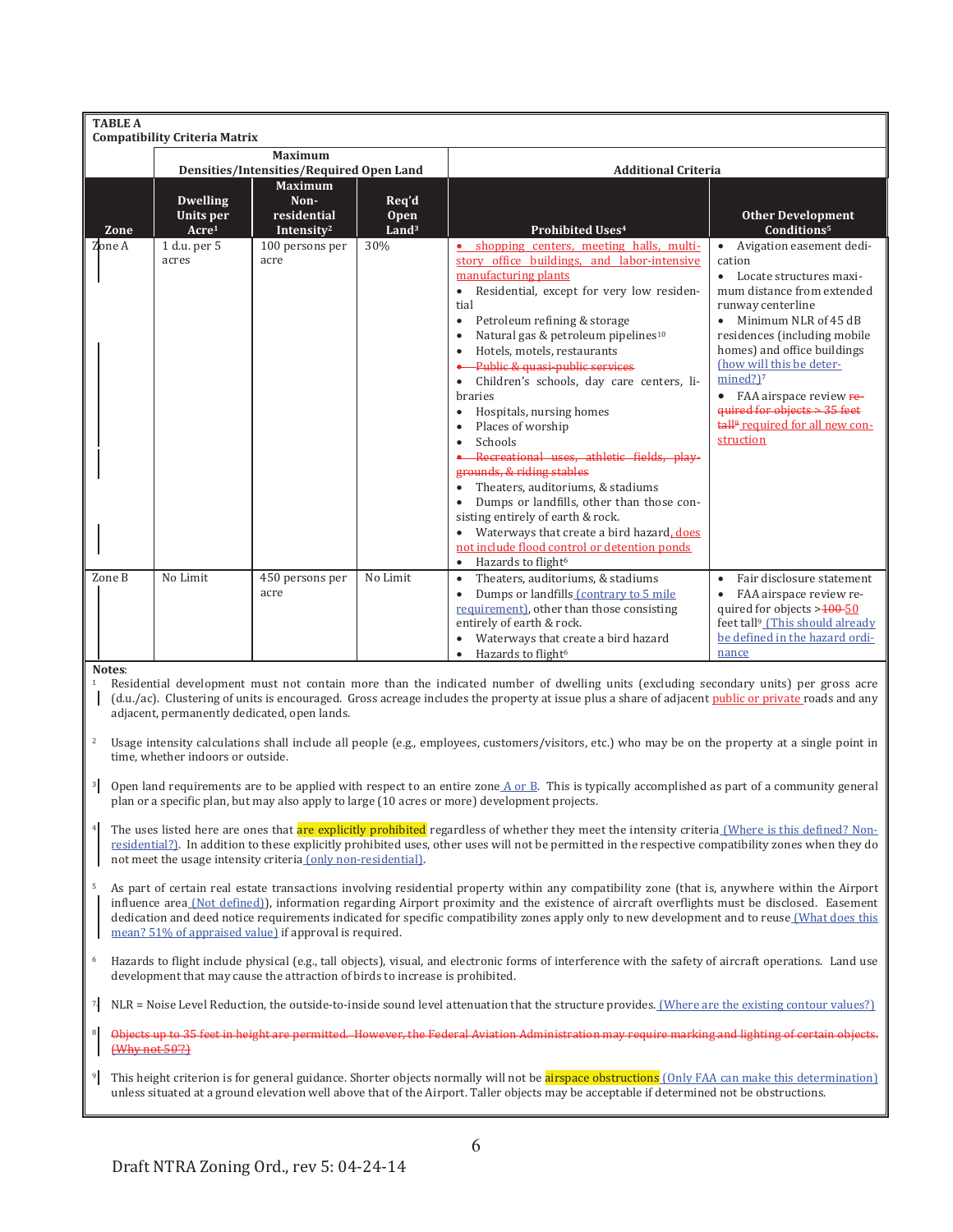$\sqrt{10}$  Natural gas & petroleum pipelines less than 36 inches below the surface.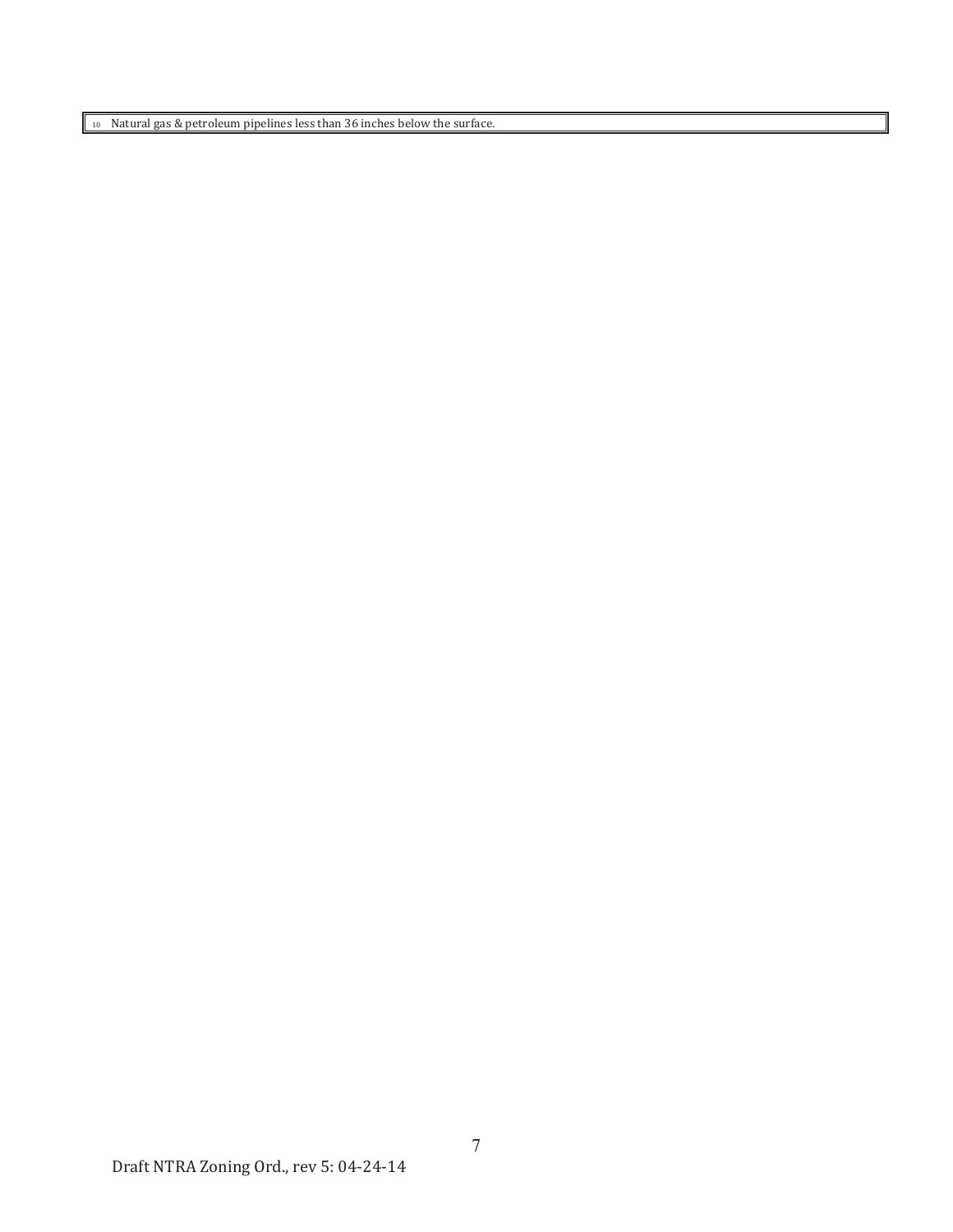#### $7.0$ **PERMITS**

Future Uses. No change shall be made in the use of land and no structure shall be  $7.1$ erected or otherwise established in any zone hereby created unless a permit has been applied for and granted under this Ordinance-. Each application for a permit shall be filed with the Airport Director and indicate the purpose of the permit and include sufficient information to determine whether the resulting use or structure would conform to this Ordinance. The Airport Director shall assign the permit application and transmit all permit application documentation to the responsible jurisdiction in accordance with Section 3.1.

If the responsible jurisdiction determines that the requested permit is consistent with the provisions of this Ordinance, the permit shall be granted. Within Zone A, an Avigation Easement is required as a condition of the approval of the permit. No Permit that is inconsistent with the provisions of this Ordinance shall be granted unless a variance has been approved in accordance with Section 7.4.

 $7.2$ *Existing Uses.* No permit shall be granted that would allow the expansion of an established nonconforming use or structure or creation of a new nonconforming use or structure.

 $7.3$ Nonconforming Use, Abandoned or Destroved. Whenever the responsible jurisdiction, County or City determines that a nonconforming structure has been abandoned or more than -sixty (60) percent torn down, physically deteriorated, or decayed, no Permit shall be granted that would allow such structure or any nonconforming structure that is inconsistent with the provisions of this Ordinance.

 $7.4$ Variances. Any person desiring to use his or her property in violation of the provisions of this Ordinance may apply for a variance. Applications for a variance shall be filed with the Airport Director. The Airport Director shall assign the variance application and transmit all variance application documentation to the responsible jurisdiction in accordance with Section 3.1. Each jurisdiction shall determine if the variance meets the requirement of the applicable state and/or federal law, local zoning ordinance and this ordinance. A variance may be allowed where it is found that a literal application or enforcement of this Ordinance would result in practical difficulty or unnecessary hardship and granting relief would result in substantial justice being done, would not be contrary to public interest and the relief would be in accordance with the spirit of this ordinance.

#### 8.0 **APPEALS**

8.1 Any person aggrieved, or any taxpayer affected, by any decision of a responsible jurisdiction (Denison, Pottsboro, Sherman, or Grayson County acting by and through the Grayson County Regional Mobility Authority) made in administration or enforcement of this Ordinance, may appeal to the respective jurisdiction (Denison, Pottsboro, Sherman or Grayson County acting by and through the Grayson County Regional Mobility Authority), if that person or taxpayer is of the opinion that a decision of any jurisdiction is an improper application of this Ordinance.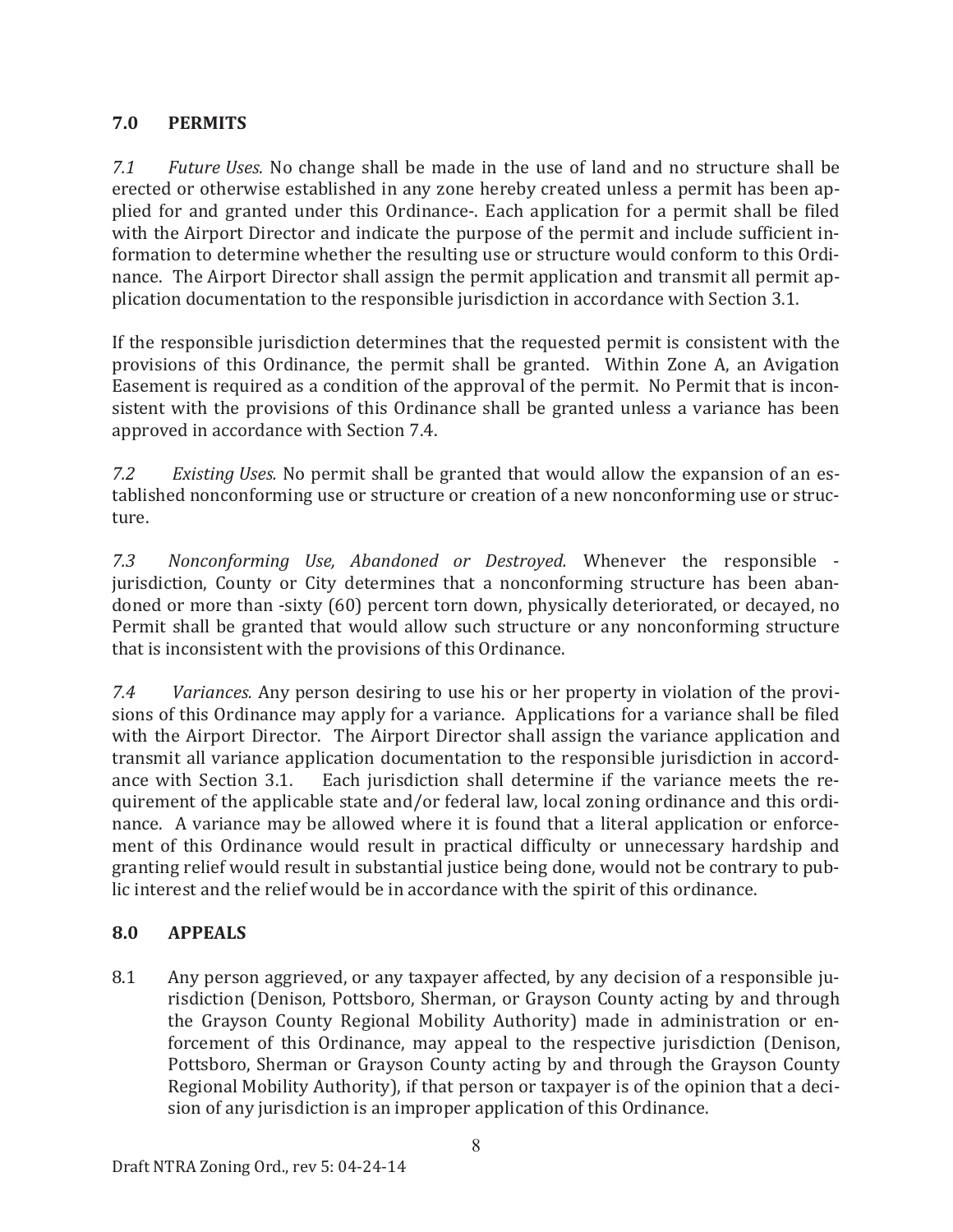

06MP12-B-8/1/13

06MP12-B-8/1/13



ENFORCEMENT PROCESS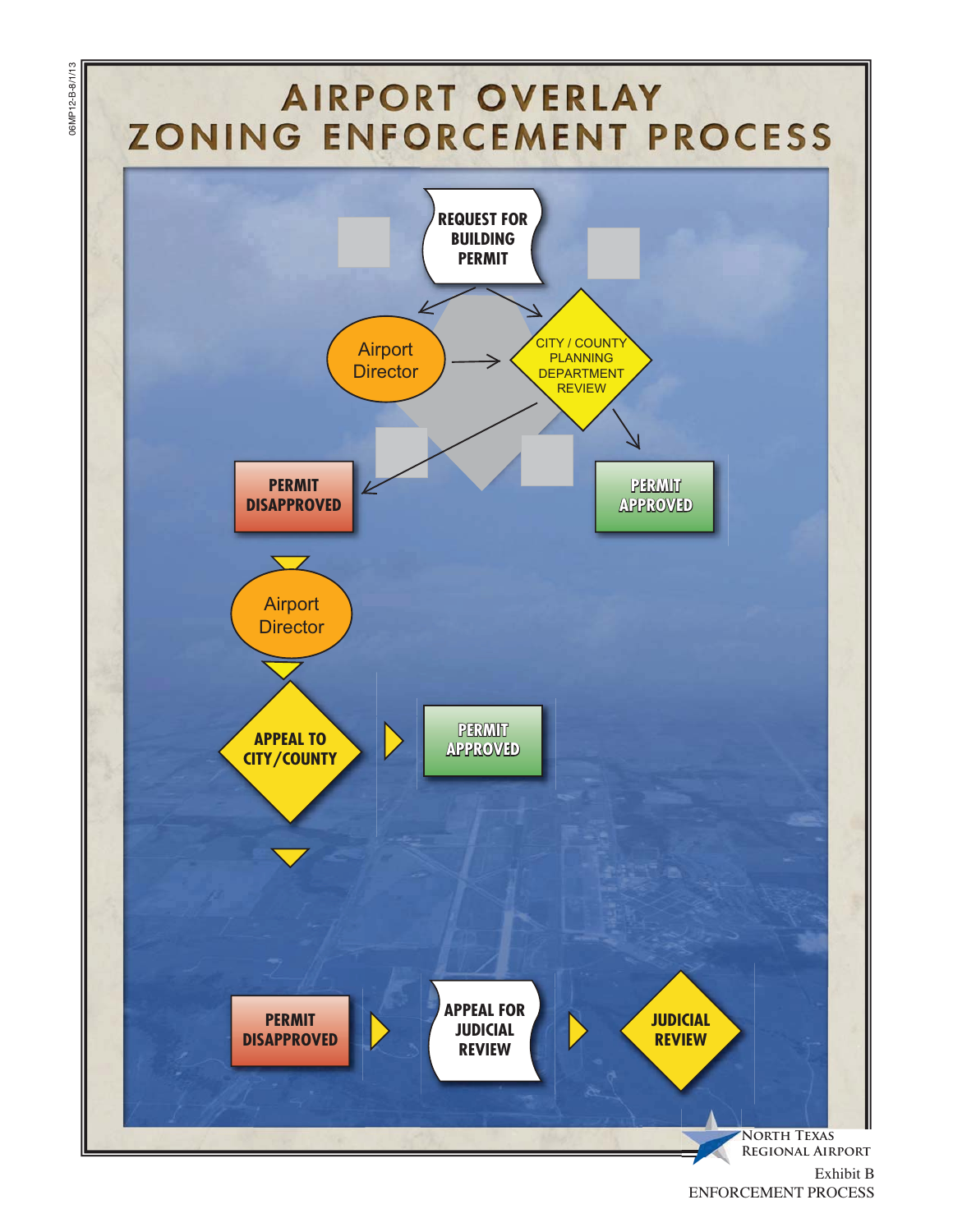- 8.2 All appeals must be filed with the Airport Director and taken within a reasonable time as provided by the rules of the responsible jurisdiction (Denison, Pottsboro, or Sherman or the Grayson County Regional Mobility Authority), by filing with the respective jurisdiction (Denison, Pottsboro, Sherman, or Grayson County Regional Mobility Authority anotice of appeal specifying the grounds for the appeal. A No Hazard Determination letter from the FAA must accompany the appeal before it can be considered by the responsible jurisdiction. The Airport Director shall assign such appeal and transmit the appeal documentation constituting the record upon which the action appealed was taken to the responsible jurisdiction in accordance with Section 3.1.
- 8.3 An appeal shall stay all actions and proceedings by any party in furtherance of the decision appealed from, unless the responsible jurisdiction (Denison, Pottsboro, or Sherman or Grayson County acting by and through the Grayson County Regional Mobility Authority the Grayson County Regional Mobility Authority) certifies in writing that by reason of the facts stated in the certificate such certification, a stay would cause imminent peril to life or property. In such case, proceedings shall not be stayed except by order of the responsible jurisdiction on due cause shown.
- 8.4 The responsible jurisdiction (Denison, Pottsboro, <del>or</del>-Sherman or Grayson County acting by and through the Grayson County Regional Mobility Authoritythe Grayson County Regional Mobility Authority) shall fix a reasonable time for hearing appeals, give public notice and due notice to the parties in interest and decide the same within a reasonable time. At the hearing, any party may appear in person, by agent or by attorney.
- The responsible jurisdiction (Denison, Pottsboro, <del>or</del>-Sherman or Grayson County 8.5 acting by and through the Grayson County Regional Mobility Authority the Grayson **County Regional Mobility Authority**) may in conformity with the provisions of this Ordinance reverse or affirm, in whole or in part, or modify the order, requirement decision or determination appealed from and may make such order, requirement, decision or determination, as may be appropriate under the circumstances.

#### 9.0 **JUDICIAL REVIEW**

Any person aggrieved, or any taxpayer affected, by any decision of the responsible jurisdiction (Denison, Pottsboro, or Sherman or the Grayson County Regional Mobility Authority), may appeal to a court of record, as provided by the Airport Zoning Act, Texas Local Government Code, Section 241.041 or Section 241.042.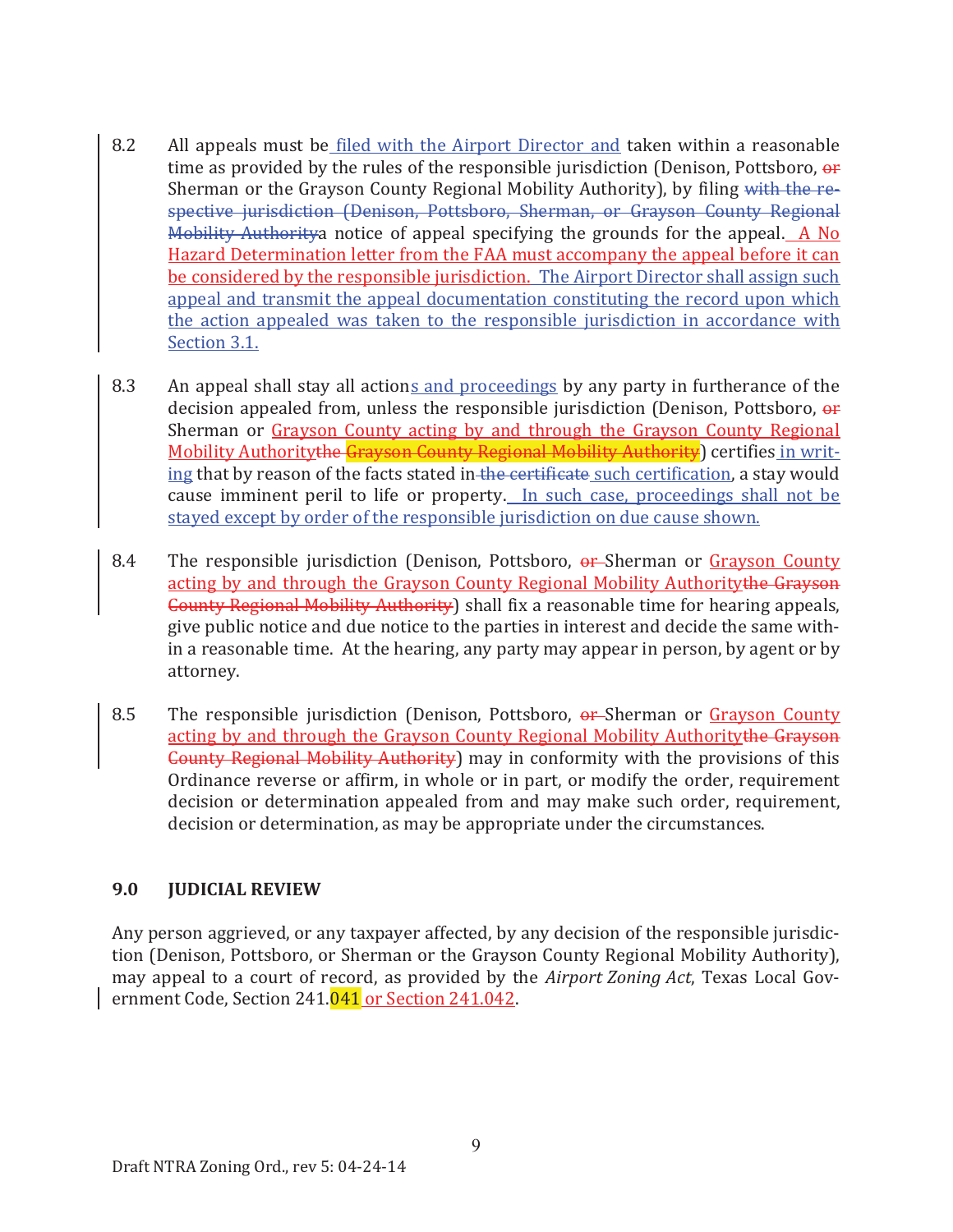## 10.0 ENFORCEMENT AND REMEDIES

Denison, Sherman, Pottsboro, or Grayson County acting by and through the Grayson County Regional Mobility Authority may institute in any court of competent jurisdiction, an action to prevent, restrain, correct, or abate any violation of this Ordinance or of any order or ruling made in connection with its administration or enforcement including, but not limited to, an action for injunctive relief as provided by the *Airport Zoning Act*, Texas Local Government Code, Section 241,044.

## 11.0 PENALTIES

Each violation of this Ordinance or of any regulation, order past the established date of the Ordinance, or ruling promulgated hereunder shall constitute a misdemeanor and upon conviction shall be punishable by a fine of not more than  $$100.00$2,000.00$ . Each day a violation continues to exist shall constitute a separate offense.

## **12.0- CONFLICTING-REGULATIONS**

Where there exists a conflict between any of the regulations or limitations prescribed in this Ordinance and any other regulations affecting the same land, whether the conflict be with respect to the **height of structures or trees**, the use of land or any other matter, the Airport compatibility criteria shall govern or prevail as provided by the Airport Zoning Act, Texas Local Government Code, Section 241,902.

## 13.0 SEVERABILITY

If any of the provisions of this Ordinance or the application thereof to any person or circumstance is held invalid, such invalidity shall not affect other provisions or applications of this Ordinance which can be given effect without the invalid provision or application, and to this end the provisions of this Ordinance are declared to be severable.

## 14.0 **EFFECTIVE DATE**

Implementation of the provisions of this Ordinance is for the general welfare of the public and preservation of the Airport. This Ordinance shall be in full force and effect from and after its passage by the Grayson County Joint Airport Zoning Board and publication and posting as required by law.

Adopted by the Grayson County Joint Airport Zoning Board this Day of 30.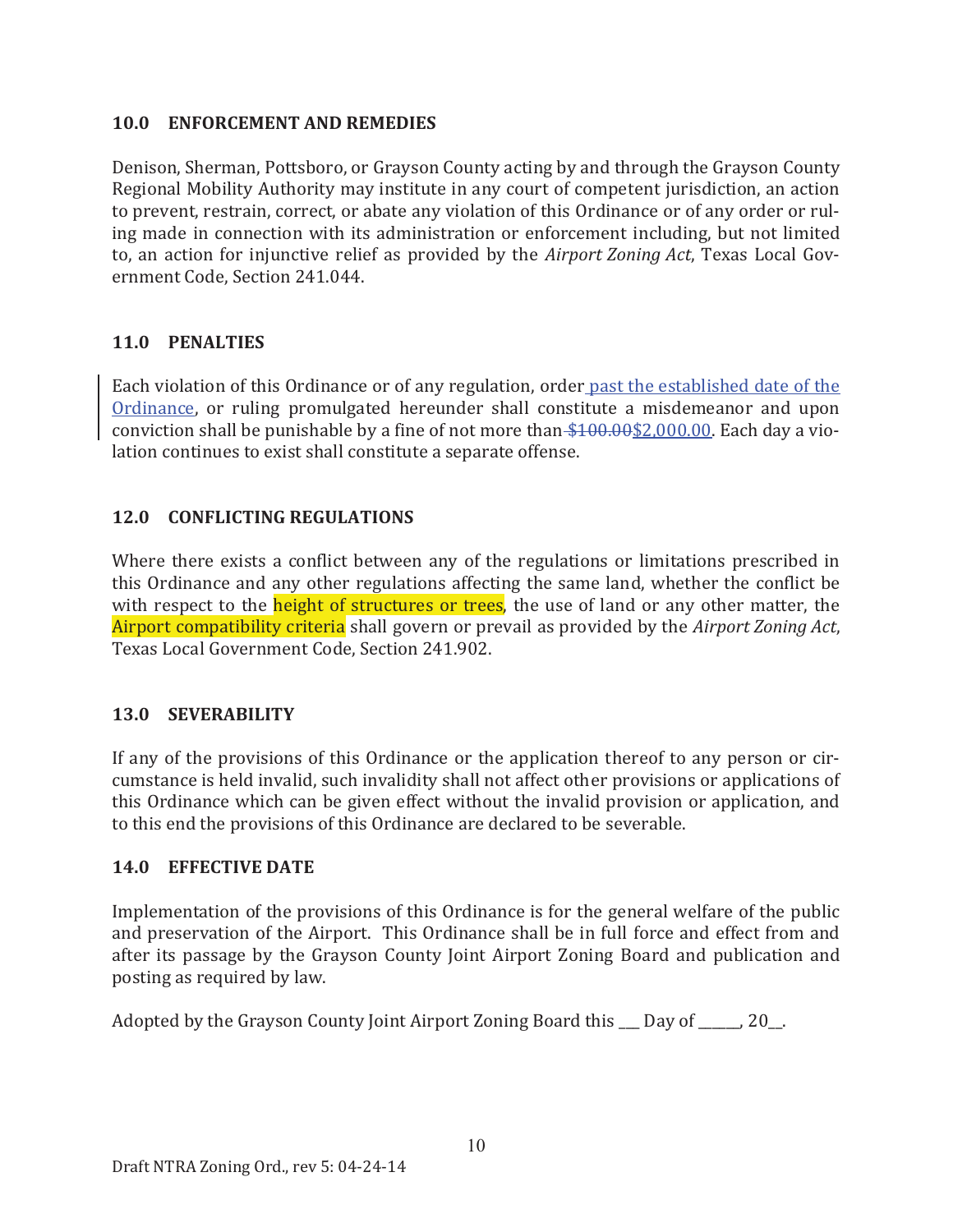## **Attachment E IMPLEMENTATION MATERIALS**

The materials in this attachment are for use in implementing the North Texas Regional Airport Land Use Compatibility Zoning Ordinance and include the following:

- Sample Airport Disclosure Statement For New Development Around North Texas Regional Airport
- Sample Avigation Easement and Release for North Texas Regional Airport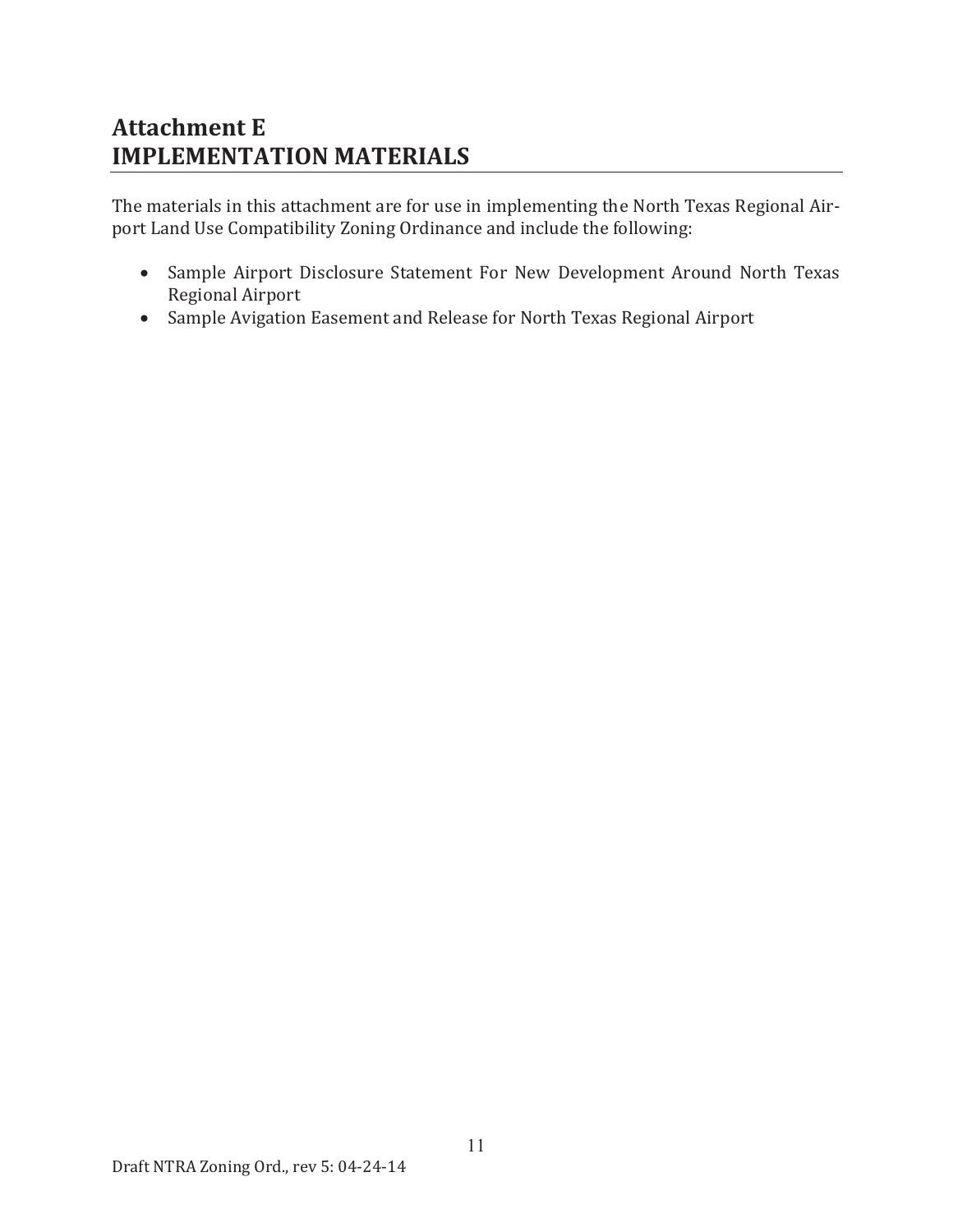## SAMPLE AIRPORT DISCLOSURE STATEMENT **FOR NEW DEVELOPMENT AROUND NORTH TEXAS REGIONAL AIRPORT**

2013

For inclusion into covenants, conditions and restrictions (CC&Rs) or for disclosure notice:

Proximity to Airport. Each Owner, by accepting a deed to a Lot or Parcel, or by otherwise acquiring title to a Lot or Parcel, acknowledges (for such Owner and such Owner's heirs, successors and assigns) that: (a) the Lot or Parcel is in close proximity to the North Texas Regional Airport (the "Airport"), which is currently located generally between the Farm to Market Road 1417 on the east, Highway 289 to the west, Refuge Road to the north, and Plainview Road to the south; (b) as of the date hereof, the Airport is operated as a general aviation and cargo service airport and used generally for single engine and twin engine airplanes, corporate jets, helicopters, unscheduled cargo, and charter service by turbo prop and jet aircraft and military aircraft; (c) aircraft taking off from and landing at the Airport may fly over the Lot or Parcel and adjacent properties at altitudes which will vary with meteorological conditions, aircraft type, aircraft performance and pilot proficiency; (d) as of the date hereof, the majority of aircraft takeoffs and landings occur daily between 6:00 a.m. and 11:00 p.m., but the Airport is open twenty-four (24) hours each day, so takeoffs and landings may occur at any hour of the day or night; (e) as of the date hereof, the number of takeoffs and landings at the Airport average approximately 200 each day, but that number will vary and may increase with time if the number of Airport operations increases; (f) flights over the Lot or Parcel or adjacent properties by aircraft taking off from or landing at the Airport may generate noise, the volume, pitch, amount and frequency of occurrence of which will vary depending on a number of factors, including without limitation the altitudes at which the aircraft fly, wind direction and other meteorological conditions and aircraft number and type, and may be affected by future changes in Airport activity; (g) such Owner (for such Owner and such Owner's heirs, successors and assigns) hereby accepts and assumes any and all risks, burdens and inconvenience caused by or associated with the Airport and its operations (including, without limitation, noise caused by or associated with aircraft flying over the Lot or Parcel and adjacent properties), and agrees not to assert or make a claim against the County of Grayson, the Cities of Denison, Pottsboro and Sherman, the Grayson County Regional Mobility Authority, the North Texas Regional Airport, their officers, directors, commissioners, representatives, agents, servants and employees.

Any questions regarding the operation of the Airport can be directed to the Airport Administration office at 903-786-2904.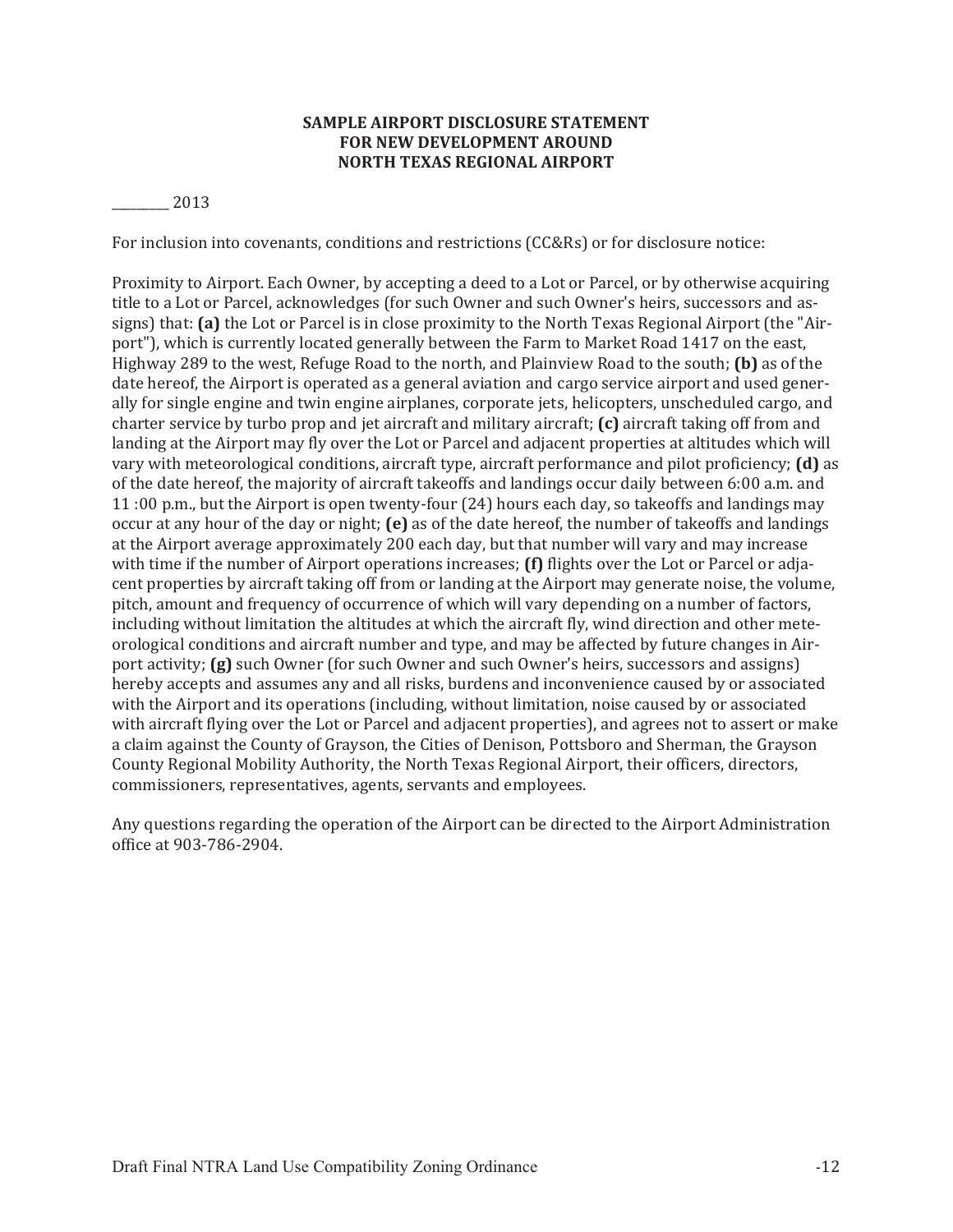## **SAMPLE AVIGATION EASEMENT AND RELEASE FOR NORTH TEXAS REGIONAL AIRPORT**

## Recitals

[DEVELOPER/LANDOWNER] ("Owner") is the owner of land located in Grayson County, Texas, more particularly described in Exhibit A attached to and incorporated in this Easement by this reference ("the Land").

Owner desires to develop or change the use of the Land.

Owner is aware that the Land lies under the aircraft overflight area for aircraft utilizing the North Texas Regional Airport (the "Airport").

Owner is willing to develop and use the Land subject to the right of flight over the Land and all normal effects of that flight.

## Easement

NOW, THEREFORE, for good and valuable consideration, the receipt and sufficiency of which are hereby acknowledged by the undersigned, Owner does hereby give and grant to Grayson County, the Airport, and the Airport's grantees, lessees, sub-lessees, permittees, invitees, successors, and assigns a permanent and perpetual noise, aviation, and avigation easement over the Land for the purpose of the passage of all aircraft within the Navigable Airspace over and above the surface of the Land.

This easement shall include, but is not limited to, the right of aircraft to fly over the Land, together with its attendant noise, vibrations, fumes, dust, fuel and lubricant particles, and all other effects that may be caused by the operation of aircraft landing at, or taking off from, or operating at or on the Airport; and Owner does further release, discharge Grayson County and waive any right, claim, or cause of action against Grayson County, the Cities of Denison, Sherman and Pottsboro, the North Texas Regional Mobility Authority and their past, present, and future elected officials, officers, directors, employees, and agents, and the Airport's officers, directors, employees, grantees, lessees, sublessees, permittees, invitees, successors and assigns, from and for any and all liability for any and all claims for damages of any kind to persons or property that may arise at any time in the present or in the future over, through, or in connection with the use of the Navigable Airspace over and above the Land.

Grantor, for and on behalf of itself, its heirs, successors and assigns, further covenants and agrees that upon the Land no use shall be permitted that causes a discharge into the air of fumes, smoke or dust which will obstruct visibility and adversely affect the operation of aircraft or cause any interference with navigational facilities necessary to aircraft operation.

This Avigation Easement and Release shall be binding upon Owner and Owner's heirs, assigns and successors in interest to the Land, and this instrument shall be a covenant running with the land and shall be recorded in the office of the County Clerk of Grayson County, Texas. IN WITNESS WHEREOF, Owner has caused this Avigation Easement and Release to be executed and signed by the undersigned duly authorized officer this \_\_\_\_\_\_\_\_\_\_\_\_day of [Month], 20\_\_\_.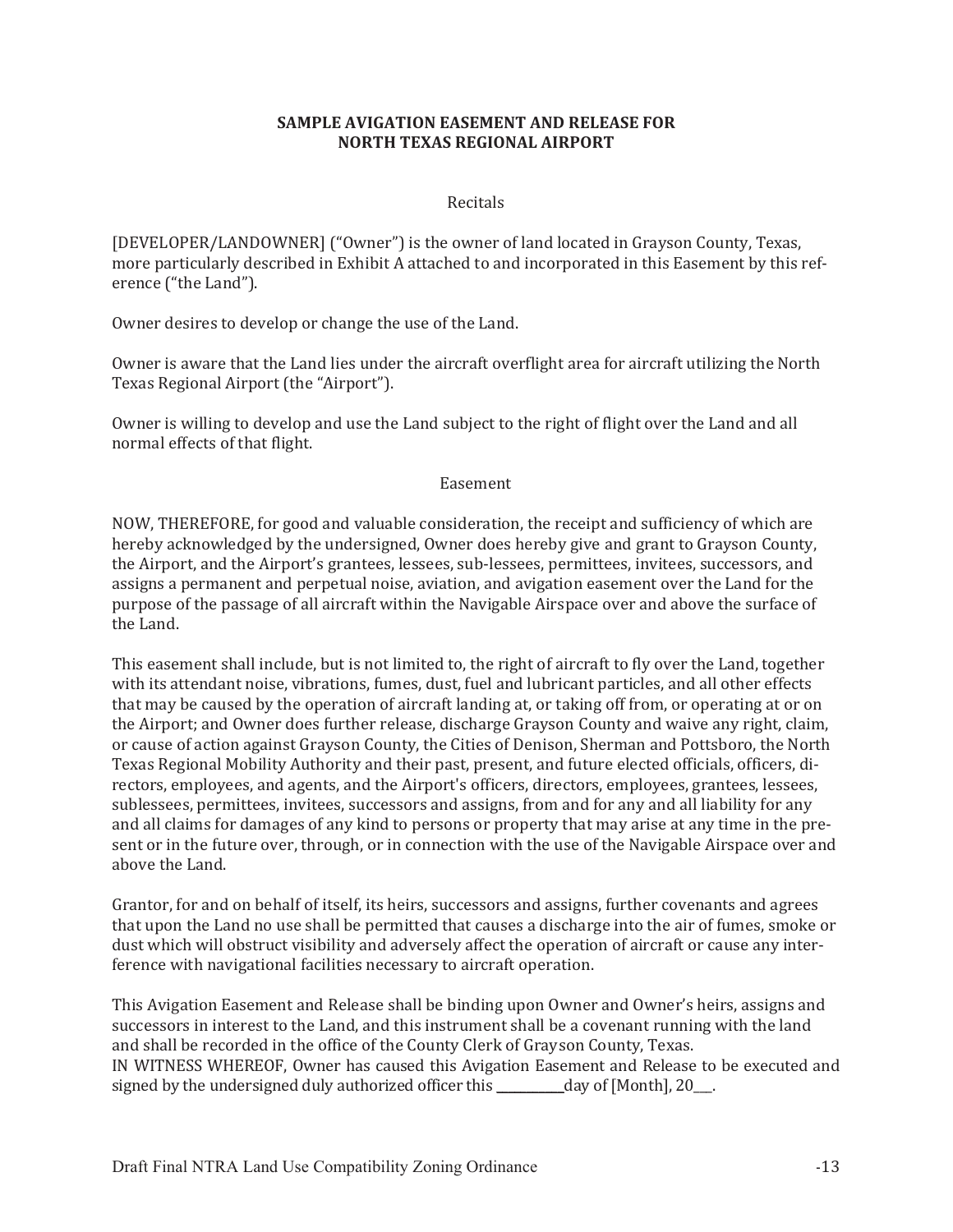"Owner"

[CORPORATE/ENTITY NAME], [correct as necessary]

| By: |               |
|-----|---------------|
|     | [Name, Title] |

 $SS$ 

,
OOOOOO&

Lateratory County)

The foregoing instrument was acknowledged before me on \_\_\_\_\_\_\_\_\_\_\_ by [Signer's name], [Title] of [ENTITY NAME], [correct as necessary].

My commission expires: Notary Public

Accepted by the Grayson County acting by ordinance through the North Texas Regional Airport

<u>By example and the set of the set of the set of the set of the set of the set of the set of the set of the set of the set of the set of the set of the set of the set of the set of the set of the set of the set of the set </u>

OOOOOOOOOOOOOOOOOOOOOOOOOOOOO"
-)

OOOO.
OOOOOOOOOOOOOOOOOO

**State of Texas** 

Grayson County

The foregoing instrument was acknowledged before me on \_\_\_\_\_\_\_\_ by \_\_\_\_\_\_\_\_\_\_\_\_\_\_\_, Airport Director, North Texas Regional Airport.

Notary Public